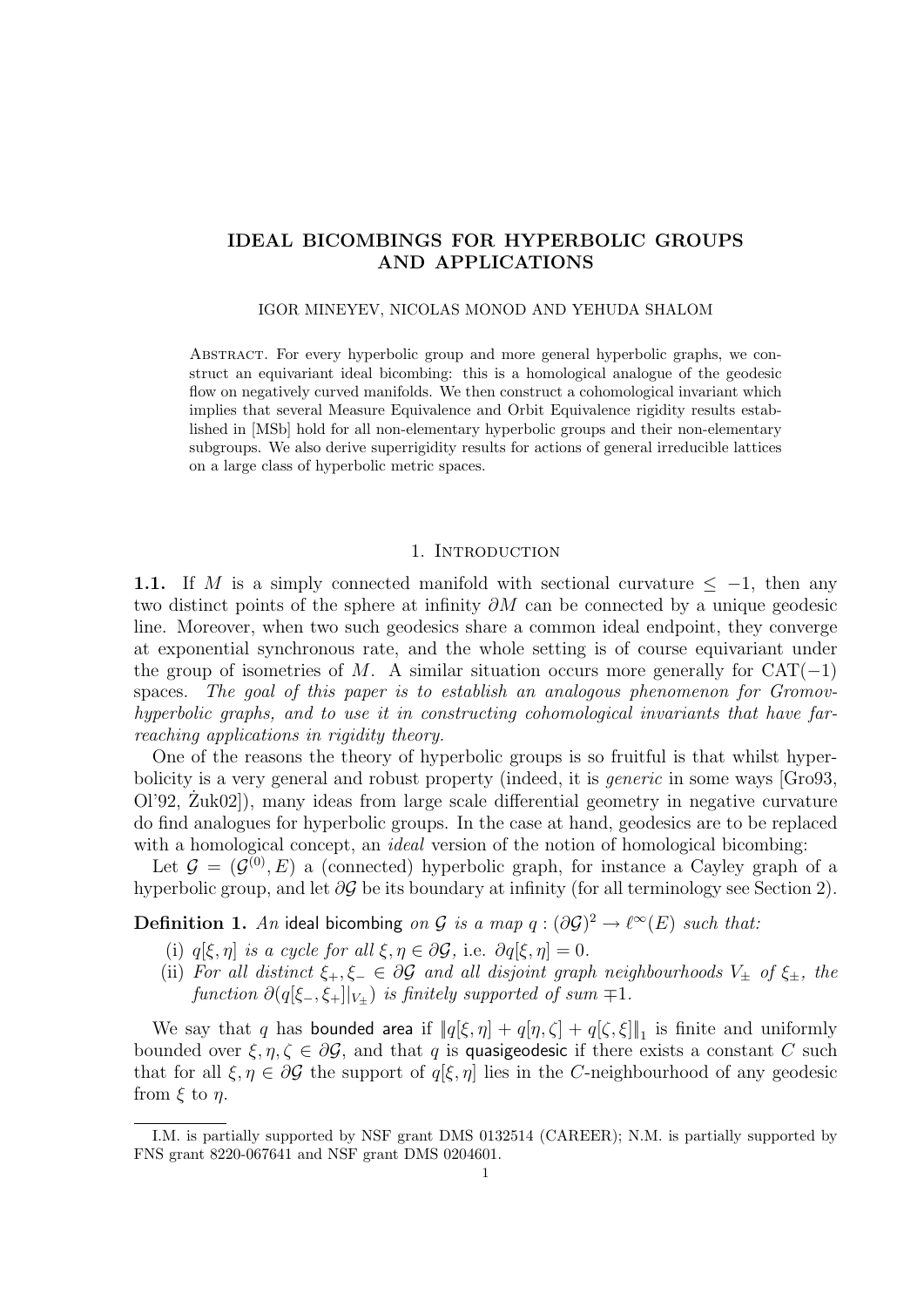Our first result is obtained by proving that (a generalization of) the homological bicombing constructed in [Min01] can be continuously extended to infinity; we show:

**Theorem 2.** Every hyperbolic graph  $G$  of bounded valency admits a weak-\* continuous quasi-geodesic ideal bicombing of bounded area which is equivariant under the automorphism group of G.

This result is our replacement for infinite geodesics with synchronous convergence. We point out that Gromov introduced a geodesic flow for hyperbolic groups (see [Gro87, Cha94]), but his construction is not sufficiently well understood for our further needs (even in that case). We single out the precise notion of (homological) exponential convergence in Theorem 17 below.

1.2. Our main motivation for Theorem 2 is the method introduced in [MSa], where an invariant in bounded cohomology is associated to the boundary at infinity of any proper  $CAT(-1)$  space. Exploiting the theory developed in [BM02, Mon01], this invariant is used in [MSa] to prove superrigidity results and applied in [MSb] to the theory of Orbit Equivalence to establish new rigidity phenomena. Of particular importance in that context is the class  $\mathcal{C}_{reg}$  of groups  $\overline{\Gamma}$  for which  $H_b^2(\Gamma, \ell^2(\Gamma))$  is non-trivial; it is shown in [MSa] that this class contains all groups acting properly and non-elementarily on proper  $CAT(-1)$  spaces, various amalgamated products (including those with finite amalgamated subgroup), and hyperbolic groups with vanishing first  $\ell^2$ -Betti number. We can now complete the picture as conjectured in [MSa]:

**Theorem 3.** Let  $\Gamma$  be a countable group admitting a proper non-elementary action on a hyperbolic graph of bounded valency. Then  $H_b^2(\Gamma, \ell^p(\Gamma))$  is non-trivial for all  $1 \leq p < \infty$ . In particular  $\Gamma$  is in the class  $\mathcal{C}_{reg}$ .

This applies in particular to the case where  $\Gamma$  is a non-elementary hyperbolic group or more generally a non-elementary subgroup of a hyperbolic group. We point out that whilst there are countably many non-isomorphic hyperbolic groups, there is a continuum  $2^{\aleph_0}$  of non-isomorphic subgroups of hyperbolic groups (a fact explained to us by I. Kapovich and P. Schupp, see Remark 28); notice that only countably many of them are elementary. This adds a substantial collection of groups to the class  $\mathcal{C}_{reg}$  (which was already shown to have cardinality  $2^{\aleph_0}$  in [MSa] since it contains the free product of any two countable groups).

Using structure theory of locally compact groups, one can combine Theorem 3 with the case of  $CAT(-1)$  spaces addressed in [MSa] and deduce the following:

**Corollary 4.** Let X be a hyperbolic proper geodesic metric space on which  $\text{Isom}(X)$  acts cocompactly. Then any countable group  $\Gamma$  admitting a proper non-elementary isometric action on X is in  $\mathcal{C}_{\text{reg}}$ .

Theorem 3 is obtained by first constructing a specific cocycle at infinity

$$
\omega: (\partial \mathcal{G})^3 \longrightarrow \ell^1(E \times E)
$$

using a "doubling" of the ideal bicombing, see Theorem 18 below. This cocycle is our cohomological invariant mentioned above. Then we obtain a class in bounded cohomology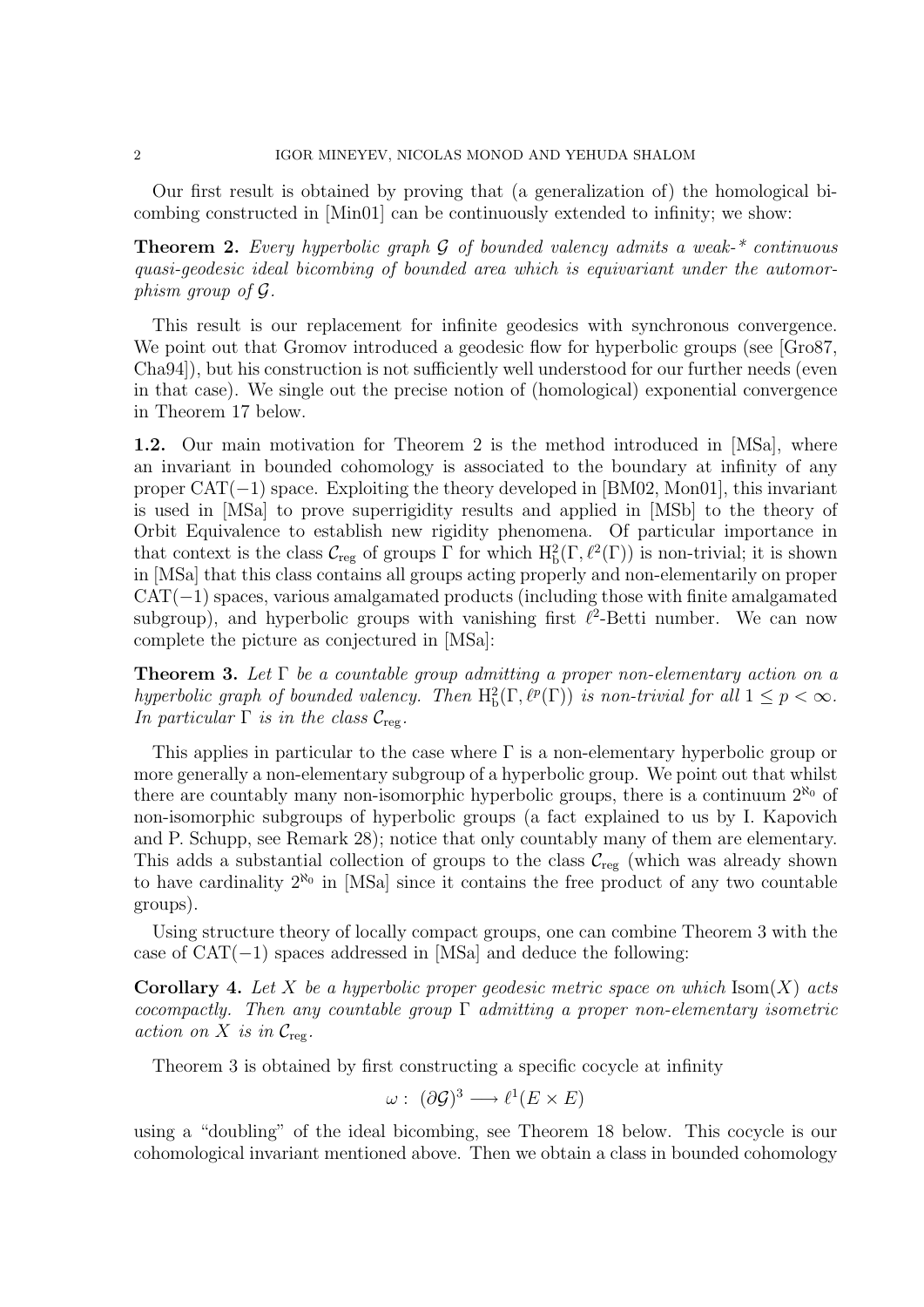using the functorial approach [BM02, Mon01] together with Poisson boundary theory. These elements allow us to argue in analogy with [MSa].

1.3. Our interest in Theorem 3 lies firstly in the attempt to relate more intimately geometric and measurable group theory (as  $e.g.$  in [Gab02, MSb, Sha02]). Recall that two countable groups  $\Gamma$  and  $\Lambda$  are called measure equivalent (ME) if there is a  $\sigma$ -finite measure space  $(\Sigma, m)$  with commuting measure preserving Γ- and Λ-actions, such that each one of the actions admits a finite measure fundamental domain. For example, it is evident from the definition that any two lattices in the same locally compact group are ME. The ME relation was suggested by Gromov [Gro93, 0.5.E] as a measurable analogue of being quasi-isometric: Indeed, the latter is equivalent to the existence of a locally compact space with commuting continuous Γ- and Λ-actions, such that each one is proper and cocompact [Gro93]. Thus ME amounts to replacing such a space by the measurable counterpart  $(\Sigma, m)$ .

Whilst the question of which group properties are geometric  $(i.e.$  preserved under the quasi-isometry relation) is a well studied one, and of central interest in geometric group theory — much less is known about it in the analogous measurable setting, which seems to require more subtle techniques in general. An intriguing example is provided by the distinguished class of hyperbolic groups. Indeed, whilst being hyperbolic is well known to be a geometric property, it is not ME invariant. For instance, in the automorphism group of a regular tree one can find non-Abelian free groups as cocompact lattices, but also non-finitely generated groups as non-uniform lattices. Hence, being ME to a hyperbolic (or even free) group does not even guarantee finite generation (let alone finite presentation or hyperbolicity). Tamer counter-examples arise when considering a non-uniform lattice in a rank one simple Lie group  $G$ , which is ME to any uniform (hence hyperbolic) lattice in the same G, but is never hyperbolic itself when  $G \neq SL_2(\mathbf{R})$ . Thus, it is natural to inquire what it is in the geometric hyperbolicity property which can be, after all, detected measure-theoretically. Previously it was shown by Adams that a group ME to a hyperbolic group must have a finite centre [Ada95], and that it is not isomorphic to a product of infinite groups [Ada94] (see also Zimmer's [Zim83]). In [MSb] it was shown that the property of being in the class  $\mathcal{C}_{\text{reg}}$  is a ME invariant. This, together with Theorem 3, yields the following consequence:

# Corollary 5. If  $\Gamma$  is a countable group which is ME to a non-elementary (subgroup of a) hyperbolic group, then  $\Gamma$  is in the class  $\mathcal{C}_{\text{rec}}$ .

This implies in particular the two results of Adams mentioned above: If, for the first case, Γ has a normal amenable subgroup N (e.g. its centre), then any dual Γ-module with non-vanishing  $H_b^2$  must have a non-zero vector invariant under N; see e.g. [Nos91] or [Mon01, 8.5.4]. In the case  $\Gamma = \prod \Gamma_i$ , any separable dual  $\Gamma$ -module with non-vanishing  $H_b^2$  must have a non-zero vector invariant under some  $\Gamma_i$ ; see e.g. [BM02, Thm. 14] and [Kai]. This prevents  $\Gamma$  from being in  $\mathcal{C}_{reg}$  once N, respectively  $\Gamma_i$ , is infinite.

In fact, these arguments give a stronger algebraic restriction on countable groups Γ which are ME to a non-elementary (subgroup of a) hyperbolic group: Any infinite normal subgroup of Γ has finite amenable radical and cannot split as direct product of two infinite groups. Indeed, it is shown in [MSb] that the class  $\mathcal{C}_{reg}$  is stable under passing to infinite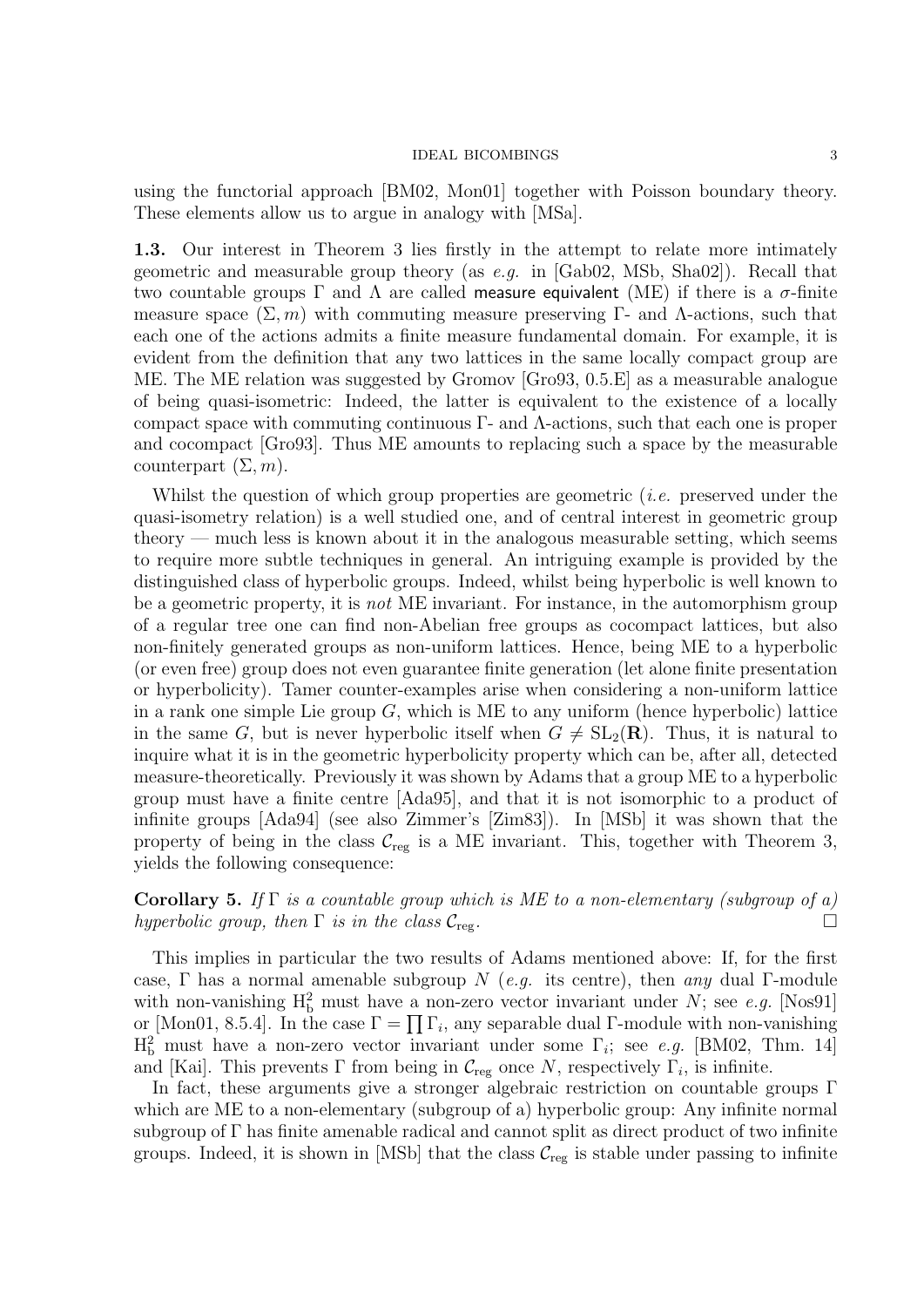normal subgroups. (The normality assumption is essential as can be readily seen on the example of  $\mathbf{Z} * \mathbf{Z}^2$ , which is ME to the hyperbolic group  $\mathbf{Z} * \mathbf{Z}$ .)

The following application of Theorem 3, for which we again refer to [MSb], shows a "unique factorization" phenomenon for torsion-free hyperbolic groups with respect to ME:

**Corollary 6.** Let  $\Gamma_i$  and  $\Lambda_j$  be non-elementary torsion-free hyperbolic groups  $(1 \leq i \leq n,$  $1 \leq j \leq m$ ). If  $\Gamma = \prod \Gamma_i$  is ME to  $\Lambda = \prod \Lambda_j$  then  $n = m$  and after permutation of the indices each  $\Gamma_i$  is ME to  $\Lambda_i$ .

The *geometric* counterpart of this statement (prime factorization for quasi-isometries instead of ME) follows from arguments of [EF97, EF98, KL97]. We emphasize that, outside the class  $\mathcal{C}_{reg}$ , the unique factorization of Corollary 6 can fail both because  $n \neq m$ can occur and also when  $n = m$  is assumed; see [MSb].

1.4. As further consequence, the collection of measurable Orbit Equivalence rigidity results established in [MSb] for products of groups in the class  $C_{reg}$  now applies, by Theorem 3, to hyperbolic groups aswell. Indeed the OE results follow in fact from the ME results. We just indicate for the record a very particular case which is easy to state:

**Theorem** ([MSb]). Let  $\Gamma = \Gamma_1 \times \Gamma_2$  where each  $\Gamma_i$  is a countable torsion-free group in the class  $\mathcal{C}_{\text{reg}}$ . If a Bernoulli  $\Gamma$ -action is orbit equivalent to a Bernoulli  $\Lambda$ -action for some arbitrary countable group  $\Lambda$ , then  $\Gamma$  and  $\Lambda$  are isomorphic.

Moreover, with respect to some isomorphism  $\Gamma \cong \Lambda$  the actions are isomorphic via a Borel isomorphism which induces the given orbit equivalence.  $\Box$ 

See also [KH] for related results in a somewhat different setting.

**1.5.** Recall that a lattice  $\Lambda < G = G_1 \times \cdots \times G_n$  in a product of  $(n \geq 2)$  locally compact groups  $G_i$  is irreducible if its projection to each factor  $G_i$  is dense. This generalizes the usual notion of irreducibility for lattices in semisimple algebraic groups, where each  $G_i$  is simple. In this algebraic context, where  $\Lambda$  must be *arithmetic* by a fundamental theorem of Margulis, it is known that every homomorphism  $\varphi : \Lambda \to \Gamma$  to a hyperbolic group  $\Gamma$  has finite image. More generally in fact, if each  $G_i$  has finite dimensional  $H^2_{cb}(G_i, \mathbf{R})$ , then every homomorphism to a hyperbolic group is elementary, *i.e.* has elementary image. This follows from combining the vanishing theorem of [BM02] with the non-vanishing of [Fuj98], and holds for more general hyperbolic graphs (as those in [BF02]).

However, even *without any assumption* on the factors of the ambient group, we now show that non-elementary actions extend after possibly factoring out a compact obstruction. This applies to situations where there are in fact non-elementary actions.

**Theorem 7.** Let  $G_1, \ldots, G_n$  be locally compact  $\sigma$ -compact groups,  $\Lambda$  an irreducible lattice in  $G = G_1 \times \cdots \times G_n$  and  $\pi : \Lambda \to \text{Isom}(X)$  a homomorphism, where X is either:

- (i) a hyperbolic graph of bounded valency, or
- (ii) any hyperbolic proper geodesic metric space on which  $\text{Isom}(X)$  acts cocompactly.

Then either the closure  $H = \pi(\Lambda) <$  Isom(X) is amenable (and hence the  $\Lambda$ -action on X is elementary), or there is a compact normal subgroup  $K \triangleleft H$  such that the induced homomorphism  $\Lambda \to H/K$  extends to a continuous homomorphism  $G \to H/K$ , factoring through some  $G_i$ .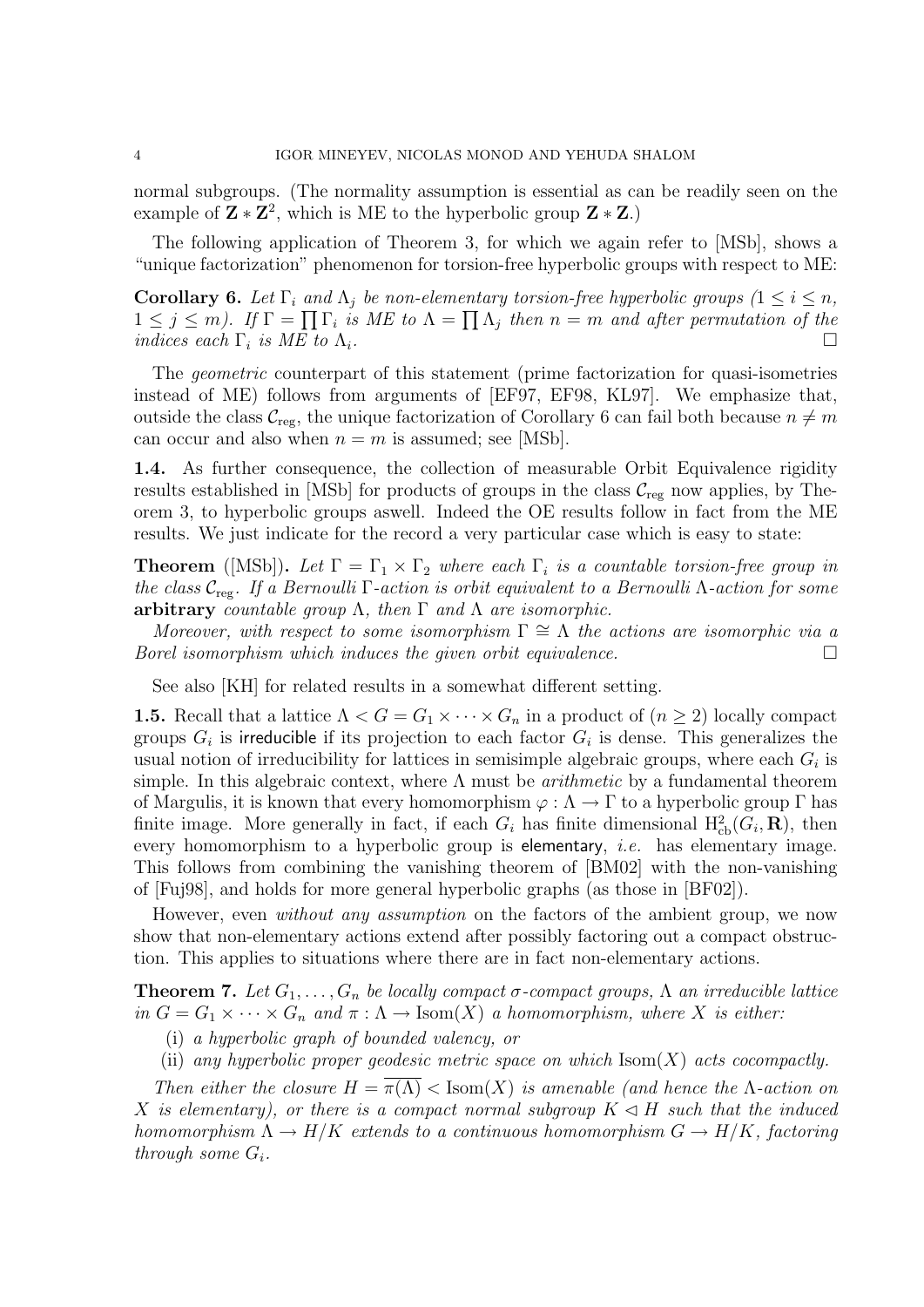To put the result in a better perspective, we note the following comments:

a) Observe that Theorem 7 applies immediately to homomorphisms to hyperbolic groups. In particular, any non-elementary homomorphism from  $\Lambda$  to a torsion-free hyperbolic group extends continuously to G.

b) Note that if  $\Lambda$  (or equivalently each  $G_i$ ) has in addition Kazhdan's property (T), then it follows that without any further assumption  $\pi$  always extends continuously (modulo a compact subgroup).

c) It is also possible to derive a cocycle superrigidity result à la Zimmer from the same cohomological information we obtain here, which actually implies the theorem above, both for product of general groups and for (lattices in) higher rank simple Lie/algebraic groups. We refer the reader to [MSa] where this is explained, along with other general results.

A worth noting feature of Theorem 7 is that it goes beyond the setting of  $CAT(-1)$ target spaces, to the more robust framework of hyperbolicity. For example, in [MSa] it is observed that if  $\Gamma$  is any Gromov-hyperbolic group and X is the Cayley graph associated to the free product of  $\Gamma$  and a free group (with respect to naturally defined generators), then  $\text{Isom}(X)$  is a locally compact group which is not discrete (nor an extension of such), acting cocompactly on  $X$ , and Theorem 7 applies. Thus this theorem covers completely new situations in terms of the target (and source) groups being involved. It is natural to expect that the cocompactness assumption of (ii) is redundant (but then amenability of  $H$  is to be replaced by elementarity).

1.6. The results of [MSa] together with the above Theorem 3 provide us with a large class of groups that are in  $\mathcal{C}_{reg}$  because of various instances of negative curvature phenomena. It is therefore natural to study the class  $\mathcal{C}_{reg}$  more thoroughly, and particularly to ask: Is there a characterisation of  $\mathcal{C}_{reg}$  in geometric terms? Is being in  $\mathcal{C}_{reg}$  a geometric property?

On the one hand, it would be interesting to find geometric restrictions on this class in addition to the algebraic restrictions that we know [MSa]. On the other, one could try to include more groups in  $\mathcal{C}_{\text{reg}}$  by searching amongst further relatives in the family of "negative curvature": for instance groups with a non-elementary proper isometric action on some general geodesic Gromov-hyperbolic metric space. Here we have in mind the possibility of non-proper spaces aswell, so that the notion of "proper action" should be that of metrically proper, or maybe even weaker, as in [BF02]. This would include mapping class groups, since they act on the curve complex, which is not locally finite but hyperbolic [MM99]. A positive indication in that direction is the fact [BF02] that groups with such actions have infinite dimensional  $H_b^2(-, R)$ ; indeed, in concrete situations, it is often possible to recover (infinitely many) classes in  $H_b^2(-, R)$  from the constructions that we use for  $H_b^2(-, \ell^2(-))$ . For more "negative curvature" aspects of the mapping class groups, compare also [FLM01].

Finally, we ask: What (else) can be said about the class of all groups ME to some non-elementary hyperbolic group?

In fact, as pointed out in [MSb], the free group on two generators in already ME to the uncoutable class of all free products of any finite collection of (at least two) countable amenable groups.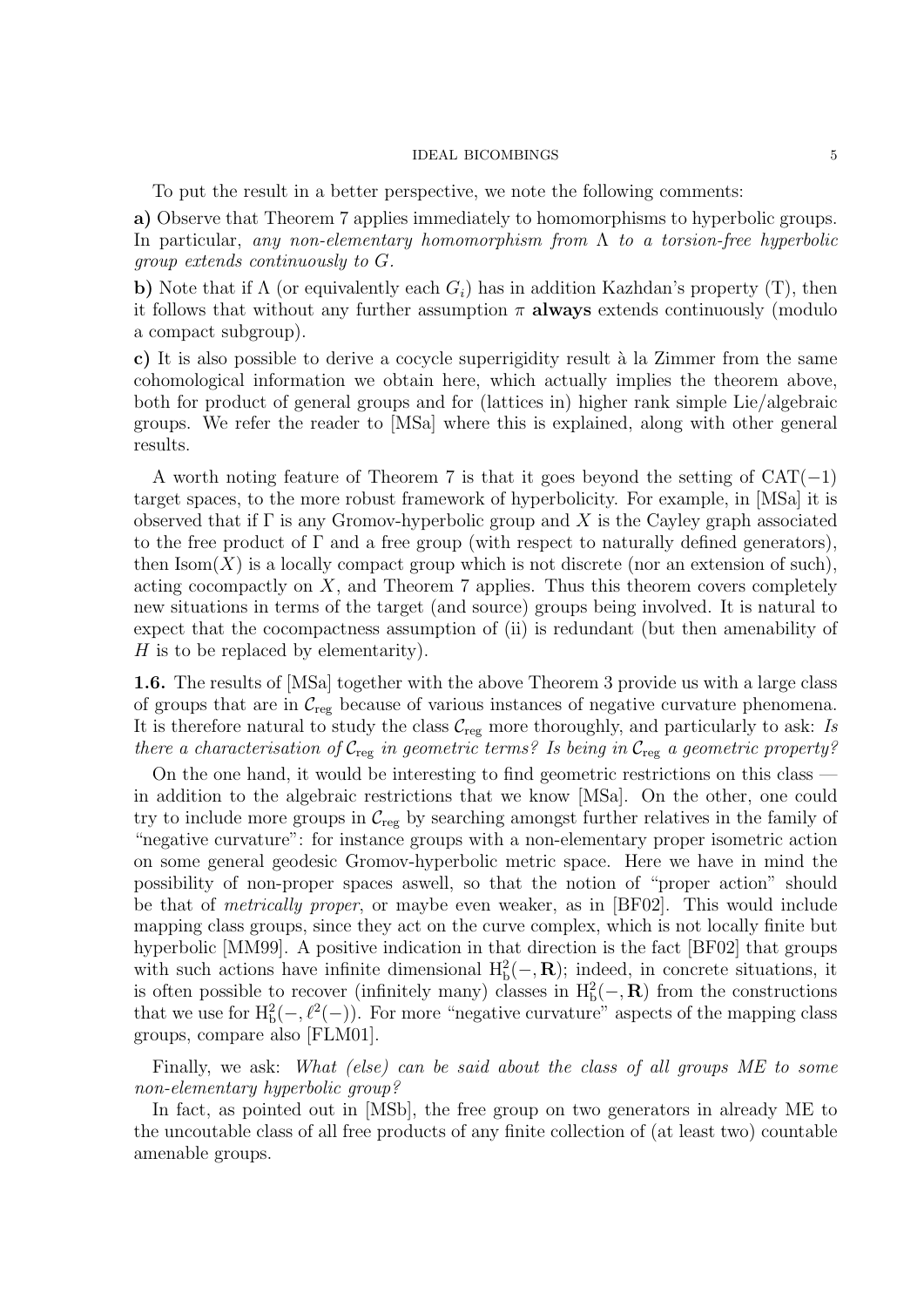# 2. NOTATION

For any set X we write  $\ell^p(X)$  for the space of p-summable functions  $(1 \leq p < \infty)$  and  $\ell^{\infty}(X)$  for bounded functions;  $C(X)$ ,  $C_{00}(X)$  stand for the space of all, respectively all finitely supported functions;  $C_0(X)$  for those vanishing at infinity (*i.e.* along the filtre of cofinite subsets). The Banach spaces  $\ell^p(X)$  are endowed with the p-norms  $\|\cdot\|_p$ , whilst the weak-\* topology on  $\ell^p(X)$  refers to the canonical isomorphisms  $\ell^p(X) \cong \ell^{p/(p-1)}(X)^*$ for  $1 < p < \infty$ ,  $\ell^{\infty}(X) \cong \ell^{1}(X)^{*}$  and  $\ell^{1}(X) \cong C_{0}(X)^{*}$ .

We use the Serre's notation for graphs, so that a graph  $\mathcal{G} = (\mathcal{G}^{(0)}, E)$  consists of a set of vertices  $\mathcal{G}^{(0)}$ , a set of edges E, an involution  $e \mapsto \overline{e}$  of E and initial/terminal maps  $E \to \mathcal{G}^{(0)}$  (which we denote  $e \mapsto e_+$ ,  $e \mapsto e_+$ ) subject to the usual conditions. We say that  $G$  has bounded valency if there is a bound on the number of edges issuing from any vertex. As usual, we endow the geometric realization of  $\mathcal G$  with the path metric d of unit edge length and often abuse notation in writing  $\mathcal G$  for the resulting space. Likewise, paths are simplicial paths aswell as path in the realization. The "distance" d between subsets of  $\mathcal G$  is the infimum of the distance between their points.

Elements of  $C_{00}(\mathcal{G}^{(0)})$  and  $C_{00}(E)$  are also referred to as 0-chains and 1-chains. The boundary  $\partial f$  of a 1-chain f is the 0-chain  $\partial f(v) = \sum_{e_+ = v} f(e) - \sum_{e_- = v} f(e)$ ; this definition extends to  $C(E)$  if G is locally finite. Any (vector-valued) function on vertices or edges extends by linearity to a function on chains, and we will use the same notation (considering chains as formal sums). We also use the notation  $\langle f, e \rangle$  for the value of  $f \in C(E)$ at the edge e, and  $supp(f)$  is the closure of the union of the edges where f does not vanish. Throughout the paper,  $\mathcal{G} = (\mathcal{G}^{(0)}, E)$  is a hyperbolic graph of bounded valency; consequently, for every  $R > 0$  there is a uniform bound on the number of edges or vertices in any ball of radius  $R$ . For example, the Cayley graph of a hyperbolic group with respect to any finite set of generators would be such.

Let  $(X, d)$  be a metric space. Denote by  $B(x, r)$ , respectively  $\overline{B}(x, r)$ , the open, respectively closed, r-ball with centre x, and by  $N(S, r)$  the closed r-neighbourhood of the subset  $S$  in  $X$ . One calls  $X$  proper if all closed balls are compact. A background reference for hyperbolic metric spaces is [GdlH90]. Unless otherwise stated,  $H = \text{Isom}(X)$  is the group of isometries of X; in the graph case  $X = \mathcal{G}$ , it coincides with the group of automorphisms and all spaces of functions on  $G$  defined above are endowed with the natural H-representation. For any proper metric space  $X$ , the compact-open topology turns  $H$ into a locally compact topological group and its action on  $X$  is proper. One says that  $X$ has at most exponential growth if there is a constant  $\alpha$  such that any ball of any radius r contains at most  $\alpha^r$  disjoint balls or radius one.

Hyperbolicity of X guarantees the existence of a constant  $\delta \geq 0$  such that all the geodesic triangles in X are  $\delta$ -fine in the following sense: If a, b, c are points of X and [a, b],  $[b, c]$ , and  $[c, a]$  are geodesics from a to b, from b to c, and from c to a, respectively, if moreover points  $\bar{a} \in [b, c], v, \bar{c} \in [a, b], w, b \in [a, c]$  satisfy

$$
d(b, \bar{c}) = d(b, \bar{a}), \quad d(c, \bar{a}) = d(c, \bar{b}), \quad d(a, v) = d(a, w) \leq d(a, \bar{c}) = d(a, \bar{b}),
$$

then  $d(v, w) \le \delta$ . We call  $\{\bar{a}, \bar{b}, \bar{c}\}$  a triple inscribed in the triangle  $\{a, b, c\}$ . For the rest of the paper,  $\delta$  denotes a positive integer, depending only on X, such that all the geodesic triangles in X are  $\delta$ -fine.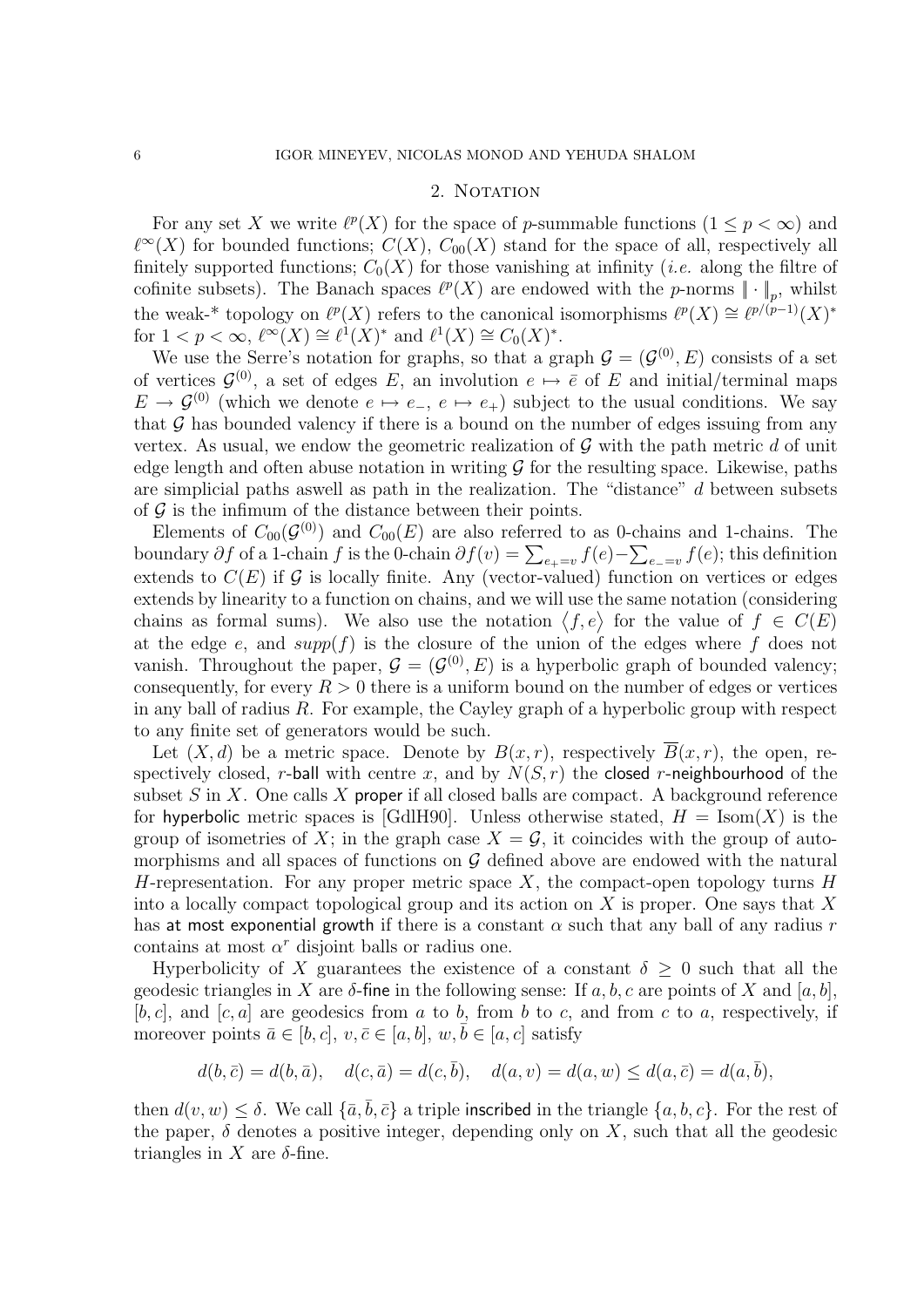We write  $\partial X$  for the Gromov boundary and  $\partial^n X \subseteq (\partial X)^n$  for the subset of *n*-tuples of pairwise distinct points. The Gromov product of  $a, b \in X$  with respect to a basepoint  $x_0 \in X$  is

$$
(a|b)_{x_0} := \frac{1}{2} \big( d(a, x_0) + d(b, x_0) - d(a, b) \big).
$$

There is a natural extension of this product to  $a, b \in \overline{X} := X \sqcup \partial X$ ; this extension is not necessarily continuous and in general one can make various choices of such extensions that differ by a bounded amount. The sets  $\{x \in \overline{X} : (x|\xi)_{x_0} > r\}$  form a basis of neighbourhoods of  $\xi \in \partial X$  in  $\overline{X}$ . The various extensions of  $(\cdot | \cdot)_{x_0}$  induce the same topology on  $\partial X$ . In the graph case, we call a subgraph  $U \subseteq \mathcal{G}$  a graph neighbourhood of  $\xi \in \partial \mathcal{G}$  if U is the restriction to G of a neighbourhood of  $\xi$  in  $\overline{\mathcal{G}}$ .

A subgroup of a hyperbolic group is said to be elementary if it is virtually cyclic; elementary subgroups of hyperbolic groups are exactly the amenable subgroups (see  $e.g.$ Thm. 38, p. 21 in [GdlH90]). This notion has a natural generalisation in view of the following fact:

**Proposition 8.** Let X be a hyperbolic proper geodesic metric space and  $H < Isom(X)$ any subgroup. The following are equivalent:

(i) H fixes a probability measure on  $\partial X$ .

(ii) X preserves a compact set in X or a point in  $\partial X$  or a pair of points in  $\partial X$ .

Moreover, if  $X$  has at most exponential growth (e.g. if it is a graph of bounded valency or if  $\text{Isom}(X)$  acts cocompactly), these are equivalent to

(iii) The closure of H in  $\text{Isom}(X)$  is an amenable group.

For a proof see Section 5.1; we say that  $H$  is elementary if it satisfies the equivalent conditions (i) and (ii).

# 3. The Homological Bicombing and Exponential Convergence

Let  $\mathcal G$  be a hyperbolic graph of bounded valency.

In this section, we elaborate on the construction of a homological bicombing from [Min01], and establish its further properties which we need for its extension to infinity in order to obtain the ideal bicombing. For every  $a, b \in \mathcal{G}^{(0)}$ , let  $S_{a,b}$  be the (finite) set of all geodesic paths from a to b. We fix once and for all a choice  $p[a, b] \in S_{a,b}$  for every vertices  $a, b \in \mathcal{G}^{(0)}$ . We will view  $p[a, b]$  both as a path and as a 1-chain. By  $p[a, b](r)$  we mean the point on  $p[a, b]$  (viewed as a path) at distance r from a. Contrary to the situation in [Min01], we cannot assume  $p$  to be equivariant; we have however an  $H$ -equivariant map  $p': \mathcal{G}^{(0)} \times \mathcal{G}^{(0)} \to C_{00}(E)$  defined by

$$
p'[a,b] := |S_{a,b}|^{-1} \sum_{s \in S_{a,b}} s.
$$

(So in particular  $p'[a, b](r)$  will be viewed as a 0-chain.) This p' will be used instead of  $p$  in the construction in order to get equivariance; however, the non-equivariant choice of geodesics p fixed above will be used as auxilliary tool in some proofs.

**Proposition 9** (Proposition 7 in [Min01]). There exists a function  $\bar{f}: \mathcal{G}^{(0)} \times \mathcal{G}^{(0)} \rightarrow$  $C_{00}(\mathcal{G}^{(0)})$  with the following properties.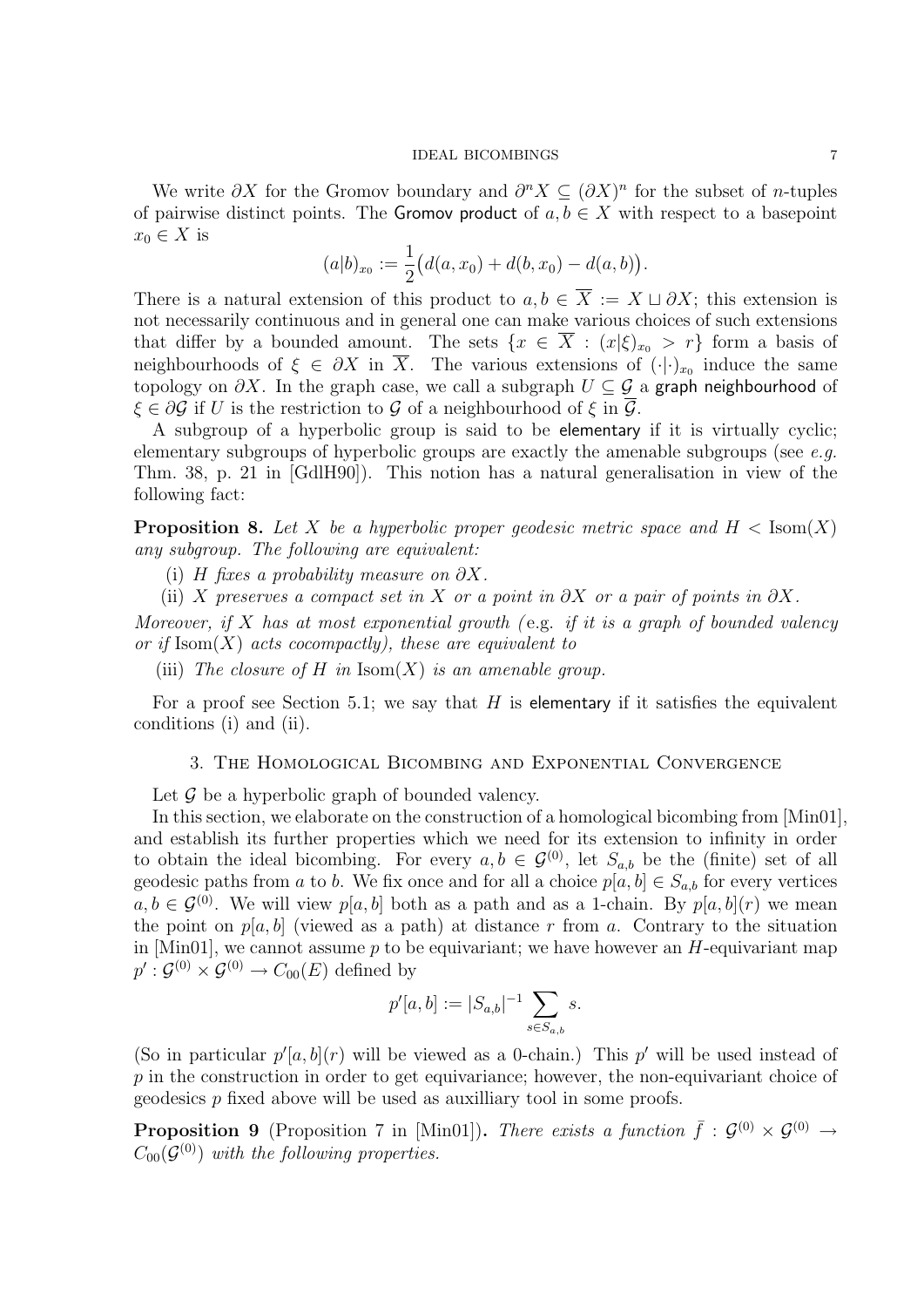- (i)  $\bar{f}(b, a)$  is a convex combination, that is its coefficients are non-negative and sum up to 1.
- (ii) If  $d(a, b) \geq 10\delta$ , then  $supp \bar{f}(b, a) \subseteq \bar{B}(s(10\delta), 8\delta)$  for every  $s \in S_{b,a}$ .
- (iii) If  $d(a, b) \leq 10\delta$ , then  $\bar{f}(b, a) = a$ .
- (iv)  $\bar{f}$  is H-equivariant, i.e.  $\bar{f}(h\bar{b},\bar{h}a) = h \bar{f}(b,a)$  for any  $a, b \in \mathcal{G}^{(0)}$  and  $h \in H$ .
- (v) There exist constants  $L \in [0, \infty)$  and  $\lambda \in [0, 1)$  such that, for any  $a, a', b \in \mathcal{G}^{(0)}$ ,

$$
\|\bar{f}(b,a)-\bar{f}(b,a')\|_1 \leq L\lambda^{(a|a')_b}.
$$

(vi) There exists a constant  $\lambda' \in [0,1)$  such that if  $a, b, b' \in \mathcal{G}^{(0)}$  satisfy  $(a|b')_b \leq 10\delta$ and  $(a|b)_{b'} \le 10\delta$ , then

$$
\|\bar f(b,a)-\bar f(b',a)\|_1\leq 2\lambda'.
$$

(vii) Let  $a, b, c \in \mathcal{G}^{(0)}$ ,  $s \in S_{a,b}$ , and let  $c \in N(s, 9\delta)$ . Then supp  $\bar{f}(c, a) \subseteq N(s, 9\delta)$ .

About the proof. (a) The construction of  $\bar{f}(a, b)$  in [Min01] made use of an equivariant choice of geodesic paths  $p[a, b]$ . If we replace this p with the above p', the construction and arguments in [Min01] can easily be adapted to yield the above  $\bar{f}$ ; it is important here that there is a uniform bound on the number of vertices in any ball of a given radius.

(b) In addition, we slightly redefine the function  $\bar{f}$  given in [Min01, Proposition 7] by imposing the above condition (iii).  $\Box$ 

3.1. The homological bicombings  $q'$  and  $q$ . Taking into account that we use  $p'$  instead of a choice of geodesics, the homological bicombing  $q' : \mathcal{G}^{(0)} \times \mathcal{G}^{(0)} \to C_{00}(E)$ constructed in [Min01] can now be defined as follows. Set  $q'[a, a] := 0$ ; then, inductively on  $d(a, b)$ ,

$$
q'[a,b] := q'[a,\bar{f}(b,a)] + p'[\bar{f}(b,a),b].
$$

We recall that the word (homological) bicombing refers to the property

(1) 
$$
\partial q'[a,b] = b - a \qquad \forall a,b \in \mathcal{G}^{(0)}.
$$

**Proposition 10** (Proposition 8 in [Min01]). The homological bicombing  $q'$  above satisfies the following conditions.

- (i) q' is  $\Gamma$ -equivariant, i.e.  $\gamma \cdot q'[a, b] = q'[\gamma \cdot a, \gamma \cdot b]$  for  $a, b \in \mathcal{G}^{(0)}$  and  $\gamma \in \gamma$ .
- (ii) q' is quasigeodesic. More precisely, for all  $a, b \in \mathcal{G}^{(0)}$ , the support of  $q'[a, b]$  lies in the 278-neighbourhood of any geodesic from a to b; moreover  $\|\hat{q}'[a,b]\|_1 \leq 18\delta d(a,b)$ .
- (iii) There exist constants  $M \in [0, \infty)$  and  $N \in [0, \infty)$  such that, for all  $a, b, c \in \mathcal{G}^{(0)}$ ,

$$
\|q'[a,b]-q'[a,c]\|_1\leq Md(b,c)+N.
$$

 $\Box$ 

The homological bicombing  $q$  is now defined as follows:

$$
q[a, b] := \frac{1}{2} (q'[a, b] - q'[b, a]).
$$

It was shown in [Min01] that  $q$  has bounded area, that is,

(2) 
$$
\sup_{a,b,c \in \mathcal{G}^{(0)}} \|q[a,b] + q[b,c] + q[c,a] \|_1 < \infty.
$$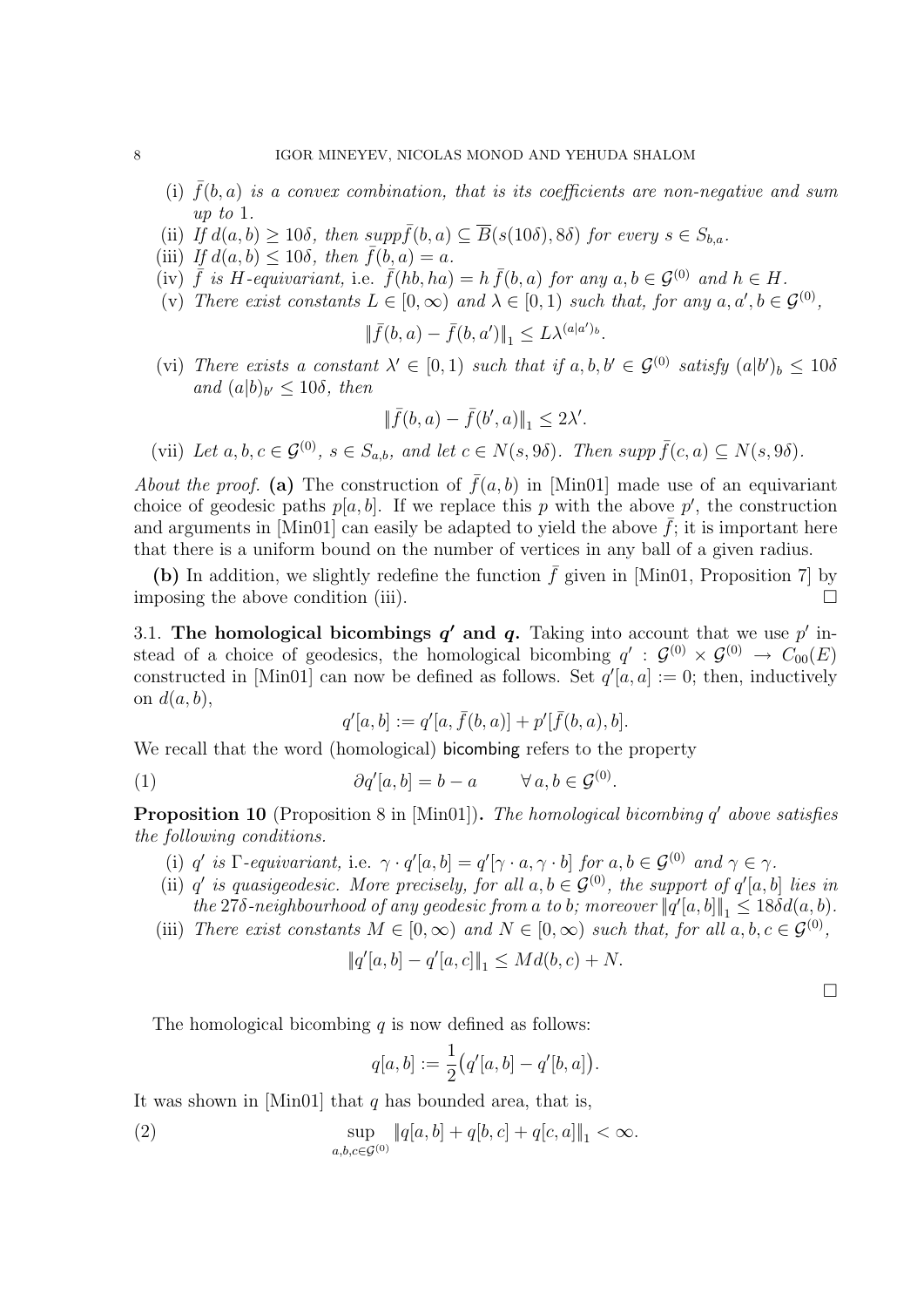3.2. More properties of  $q'$ .

**Proposition 11.** For all vertices a, b and any edge e in  $\mathcal{G}$ ,  $|\langle q'[a,b],e\rangle| \leq 2003 \delta^2$ .

*Proof.* Fix a vertex a and an edge  $e$  in  $\mathcal{G}$ .

(a) First assume  $d(a, e_{-}) \geq 50\delta$ .

The definition of q' and Proposition 9(vii) imply that the support of  $q'[a, b]$  lies in the 27δ-neighbourhood of any geodesic between a and b. So if a vertex b satisfies  $d(a, b) \leq$  $d(a, e_-) - 28\delta$ , then the support of  $q'[a, b]$  is disjoint from e and  $|\langle q'[a, b], e \rangle| = 0$ .

Now assume

(3) 
$$
d(a, e_{-}) - 28\delta \leq d(a, b) \leq d(a, e_{-}) + 20\delta.
$$

In this case we prove the inequality

(4) 
$$
\left| \langle q'[a,b],e \rangle \right| \le 18\delta \big(d(a,b)-d(a,e_-)+46\delta\big)
$$

inductively on  $d(a, b)$ .

If b is such that  $d(a, e_{-}) - 46\delta \leq d(a, b) \leq d(a, e_{-}) - 28\delta$ , then by the argument above,

$$
\langle q'[a,b],e\rangle = 0 \le 18\delta\big(d(a,b) - d(a,e_-) + 46\delta\big),
$$

which provides for the basis of induction. For the inductive step, if  $b$  satisfies  $(3)$ , then each vertex x in the support of  $\bar{f}(b, a)$  satisfies

$$
d(a, e_{-}) - 46\delta \le d(a, x) \le d(a, b) - 1,
$$

so the induction hypothesis applies to each such  $x$  giving

$$
\left| \langle q'[a,b],e \rangle \right| = \left| \langle q'[a,\bar{f}(b,a)] + p'[\bar{f}(b,a),b],e \rangle \right| \leq \left| \langle q'[a,\bar{f}(b,a)],e \rangle \right| + \left| \langle p'[\bar{f}(b,a),b],e \rangle \right|
$$
  
\n
$$
\leq 18\delta \big(d(a,b)-1-d(a,e_-)+46\delta\big) + \|p'[\bar{f}(b,a),b]\|_1
$$
  
\n
$$
\leq 18\delta \big(d(a,b)-1-d(a,e_-)+46\delta\big) + 18\delta = 18\delta \big(d(a,b)-d(a,e_-)+46\delta\big).
$$

This proves (4) in the case when (3) holds, so this gives the bound

(5) 
$$
|\langle q'[a,b],e\rangle| \le 18\delta(d(a,b) - d(a,e_-) + 46\delta) \le 18\delta(20\delta + 46\delta) \le 2003 \delta^2
$$
.

Finally, assume  $d(a, b) \geq d(a, e_-) + 20\delta$ . Inductively on  $d(a, b)$  we show that the above bound is preserved. The basis of induction is provided by (5), and for the inductive step note that since the support of  $p'[\bar{f}(b, a), b]$  lies in the ball  $\overline{B}(b, 18\delta)$ , it is disjoint from e, so

$$
\left| \langle q'[a,b],e \rangle \right| = \left| \langle q'[a,\overline{f}(b,a)] + p'[\overline{f}(b,a),b],e \rangle \right| = \left| \langle q'[a,\overline{f}(b,a)],e \rangle \right| \le 2003 \delta^2.
$$

(b) Now assume  $d(a, e_{-}) \le 50\delta$ . If  $d(a, b) \le d(a, e_{-}) + 20\delta$ , then  $d(a, b) \le 50\delta + 20\delta =$ 70 $\delta$  and Proposition 10(ii) gives the same bound as in (5):

$$
|\langle q'[a,b],e\rangle|\leq \|q'[a,b]\|_1\leq 18\delta\cdot 48\delta\leq 2003\,\delta^2.
$$

In the case  $d(a, b) \geq d(a, e_-) + 20\delta$  this bound is preserved, similarly to (a) above. This finishes the proof of Proposition 11.

**Lemma 12.** There exist constants  $Q \in [0,\infty)$  and  $\sigma_0 \in [0,1)$  such that for all  $a, b, b' \in \Gamma$ and any edge  $e$  in  $\mathcal{G}$ , if  $d(b, b') \leq 56\delta$  then

$$
|\langle q'[a,b] - q'[a,b'],e \rangle| \le (d(b,b') + Q) \sigma_0^{d(e_-,b)+d(e_-,b')}.
$$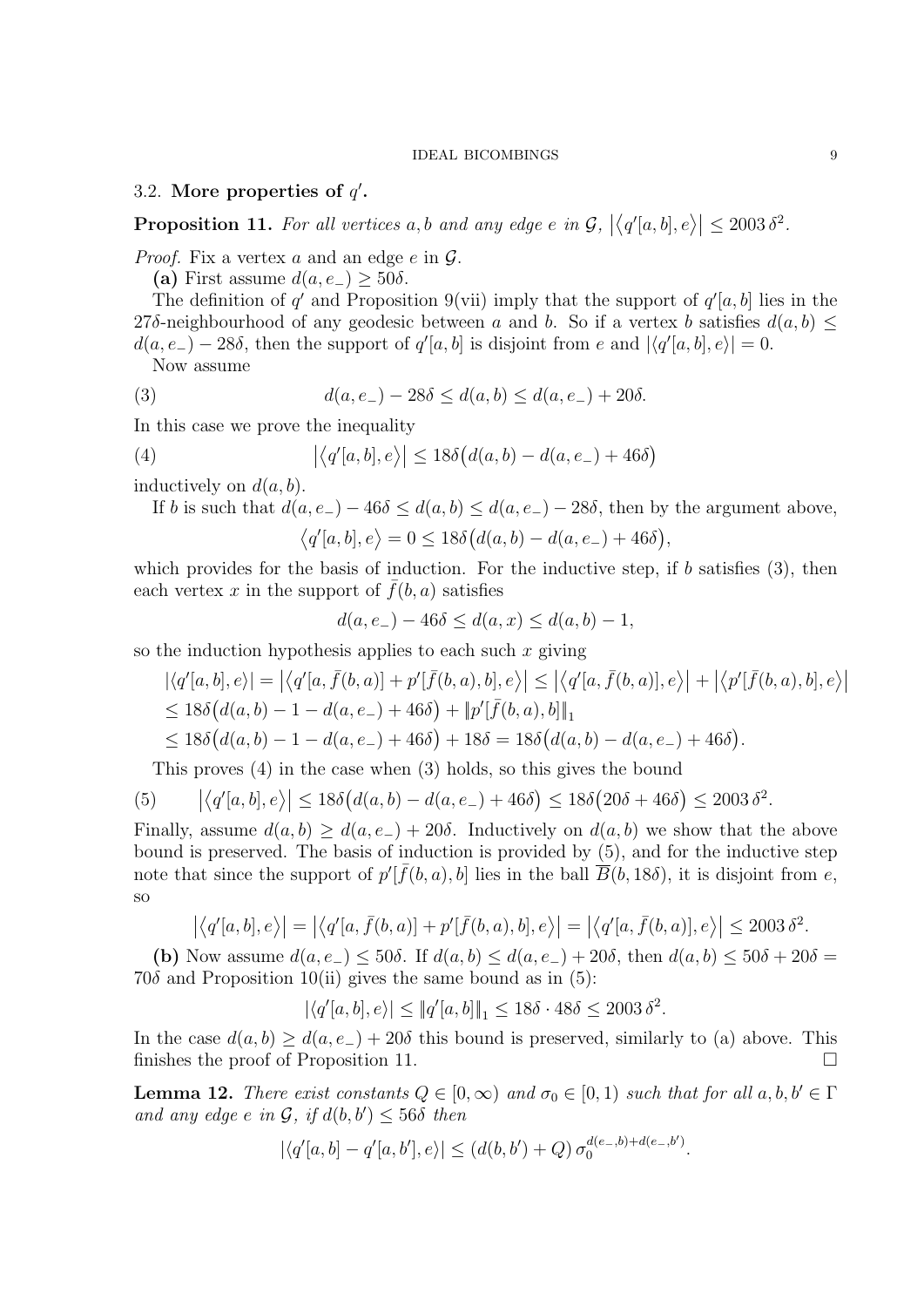*Proof.* First we define the constants. Let  $\lambda' \in [0, 1)$  be the constant from Proposition 9(vi). Choose  $\sigma_0 \in [0, 1)$  close enough to 1 so that

(6) 
$$
1 - \lambda' \sigma_0^{-148\delta} > 0.
$$

Next, choose Q large enough so that

(7) 
$$
2 \cdot 2003 \delta^2 \le Q \sigma_0^{312\delta} \quad \text{and} \quad \lambda' \cdot 56 \delta \sigma_0^{-148\delta} \le Q(1 - \lambda' \sigma_0^{-148\delta}).
$$

Then make  $\sigma_0$  closer to 1, if needed, so that

(8) 
$$
(56\delta + Q)(\sigma_0^{-74\delta} - 1) \le \sigma_0^{-74\delta}.
$$

Note that (6) and (7) still hold for this new  $\sigma_0$ . The second inequality in (7) rewrites as

(9) 
$$
\lambda'(56\delta + Q) \sigma_0^{-148\delta} \le Q.
$$

Each of these constants depends only on  $G$ . Now we proceed with the proof.

Fix a vertex a and an edge e in G. We will use induction on  $d(a, b) + d(a, b')$  for vertices  $b$  and  $b'$ .

If e is not in the 28 $\delta$ -neighbourhood of either  $p[a, b]$  or  $p[a, b']$ , then by Proposition 10(ii),  $|\langle q'|a, b| - q'|a, b'|, e \rangle| = 0$  and the result follows. If e is in the 28δ-neighbourhood of  $p[a, b]$ but not of  $p[a, b']$ , then  $e_-$  is  $\delta$ -close to  $p[b, b']$  and by (7),

$$
|\langle q'[a,b] - q'[a,b'], e \rangle| \leq |\langle q'[a,b], e \rangle| \leq
$$
  

$$
\leq 2003\delta^2 \leq Q\sigma_0^{312\delta} \leq Q\sigma_0^{d(b,b')+2\delta} \leq Q\sigma_0^{d(e_-,b)+d(e_-,b')}.
$$

Similarly for b and b' interchanged, so from now on we can assume that e is in the  $28\delta$ neighbourhoods of  $p[a, b]$  and  $p[a, b']$ .

First assume that

(10) 
$$
d(a,b) + d(a,b') \le 2d(a,e_-) + 100\delta.
$$

If  $d(a, b) > d(a, e_-) + 100\delta$  were true, then  $d(a, b') > d(a, b) - 100\delta \geq d(a, e_-)$  and  $d(a, b) +$  $d(a, b') > 2 d(a, e_-) + 100\delta$ , which is a contradiction. Therefore,  $d(a, b) \leq d(a, e_-) + 100\delta$ . Similarly, we obtain  $d(a, b') \leq d(a, e_-) + 100\delta$ .

Let u be a vertex on the geodesic  $p[a, b']$  closest to  $e_$ . Then

$$
d(e_-,b') \le d(e_-,u) + d(u,b') \le 28\delta + d(a,b') - d(a,u)
$$
  

$$
\le 28\delta + d(a,b') - (d(a,e_-) - 28\delta) \le d(a,b') - d(a,e_-) + 56\delta \le 100\delta + 56\delta = 156\delta.
$$

Similarly,  $d(e_-, b) \leq 156\delta$ . Then using Proposition 11 and (7),

$$
\begin{aligned} |\langle q'[a,b]-q'[a,b'],e\rangle| &\le |\langle q'[a,b],e\rangle| + |\langle q'[a,b'],e\rangle| \le 2 \cdot 2003 \,\delta^2 \\ &\le Q \,\sigma_0^{312\delta} \le Q \,\sigma_0^{d(e_-,b)+d(e_-,b')} \le (d(b,b')+Q) \,\sigma_0^{d(e_-,b)+d(e_-,b')}, \end{aligned}
$$

which proves the desired inequality assuming  $(10)$ .

From now on we can assume  $d(a, b) + d(a, b') \geq 2d(a, e_-) + 100\delta$ . Since  $d(b, b') \leq 56\delta$ , this implies

(11) 
$$
d(a, b) \ge d(a, e_-) + 20\delta
$$
 and  $d(a, b') \ge d(a, e_-) + 20\delta$ 

(by contradiction). Consider the following two cases.

**Case 1.**  $(a|b')_b > 10\delta$  or  $(a|b)_{b'} > 10\delta$  (see Fig. 1).

Without loss of generality,  $(a|b')_b > 10\delta$ , the other case being similar. Let x be an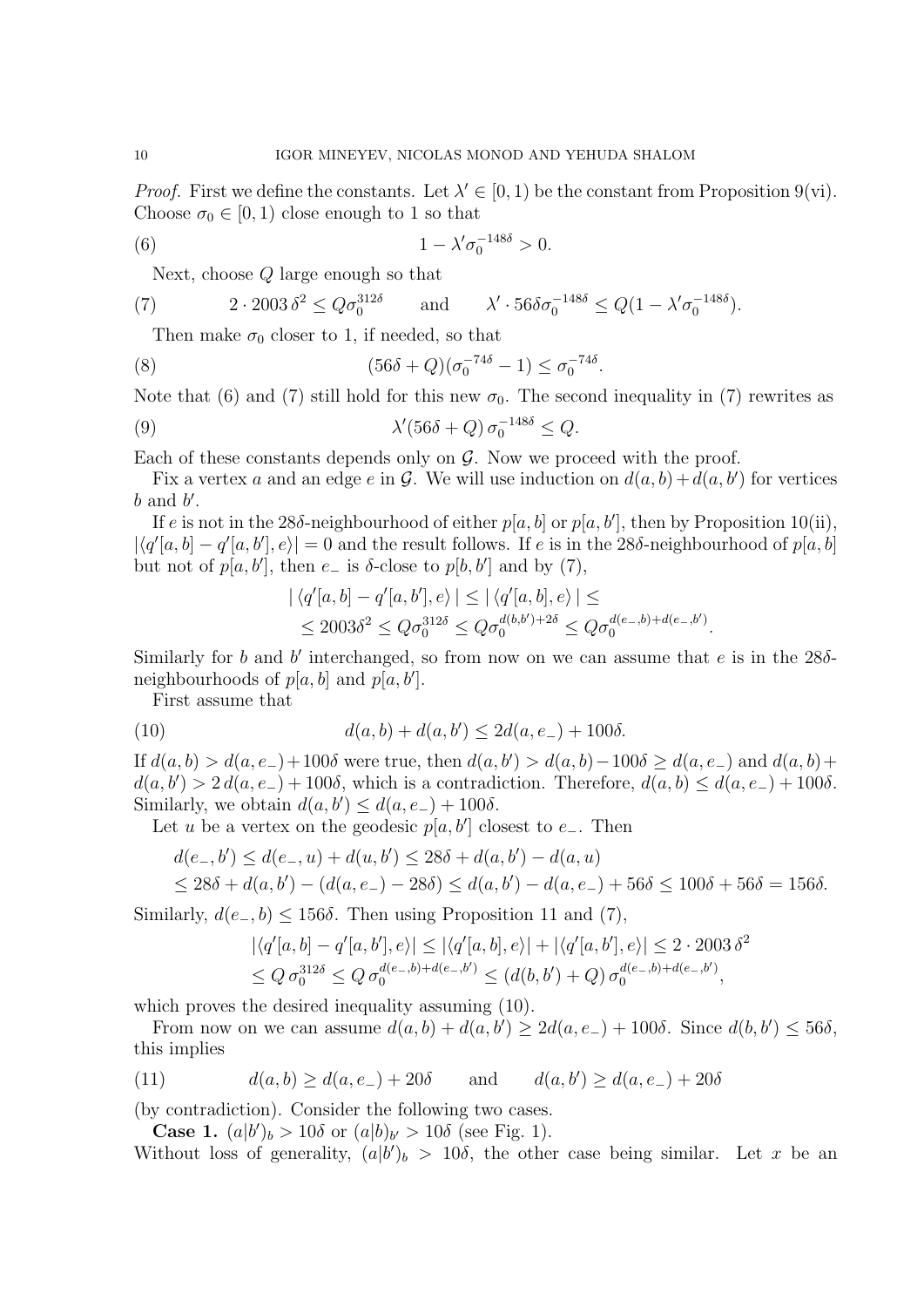arbitrary vertex in the support of  $\bar{f}(b', a)$  and  $v := p[b, a](10\delta)$ . Then by Proposition 9(ii) we have

(12) 
$$
d(e_-, x) \ge d(u, v) - 8\delta - 28\delta \ge d(u, b) - 10\delta - 8\delta - 28\delta
$$

$$
= d(u, b) - 46\delta \ge d(e_-, b) - 28\delta - 46\delta = d(e_-, b) - 74\delta.
$$



Figure 1. Case 1.

Inequality (8) implies

$$
(d(b,b') + Q)(\sigma_0^{-74\delta} - 1) \le (56\delta + Q)(\sigma_0^{-74\delta} - 1) \le \sigma_0^{-74\delta},
$$

which is equivalent to

(13) 
$$
(d(b, b') - 1 + Q)\sigma_0^{-74\delta} \leq d(b, b') + Q.
$$

It is easy to check that

(14) 
$$
d(b',x) \le d(b,b') - 1 \le 56\delta
$$
 and  $d(a,x) + d(a,b') < d(a,b) + d(a,b')$ ,

therefore the induction hypotheses are satisfied for the vertices  $x$  and  $b'$ . Using the induction hypotheses,  $(12)$ ,  $(14)$  and  $(13)$ , we have

$$
(15) \quad |\langle q'[a,b'] - q'[a,x],e \rangle| \le (d(b',x) + Q) \sigma_0^{d(e_-,x) + d(e_-,b')}
$$
  
\n
$$
\le (d(b,b') - 1 + Q) \sigma_0^{d(e_-,b) - 74\delta + d(e_-,b')} = (d(b,b') - 1 + Q) \sigma_0^{-74\delta} \sigma_0^{d(e_-,b) + d(e_-,b')}
$$
  
\n
$$
\le (d(b,b') + Q) \sigma_0^{d(e_-,b) + d(e_-,b')}.
$$

By (11), e is disjoint from  $supp(p'[x, b])$  for each  $x \in supp(\bar{f}(b, a))$ , therefore e is disjoint from  $\sup p(p' | \bar{f}(b, a), b|)$ . Since  $q' [a, x]$  is linear in x, (15) implies the desired inequality:

$$
|\langle q'[a,b] - q'[a,b'],e \rangle| = |\langle q'[a,\bar{f}(b,a)] + p'[\bar{f}(b,a),b] - q'[a,b'],e \rangle|
$$
  
=  $|\langle q'[a,\bar{f}(b,a)] - q'[a,b'],e \rangle| \leq (d(b,b') + Q) \sigma_0^{d(e-,b)+d(e-,b')}.$ 

**Case 2.**  $(a|b')_b \le 10\delta$  and  $(a|b)_{b'} \le 10\delta$ .

In particular,  $\overline{d(b, b')} = (a|b')_b + (a|b)_{b'} \le 20\delta$ . Since

$$
d(a, b) + d(a, b') \ge 2d(a, e_-) + 100\delta > 40\delta,
$$

one can easily see that  $d(a, b) > 10\delta$  and  $d(a, b') > 10\delta$ .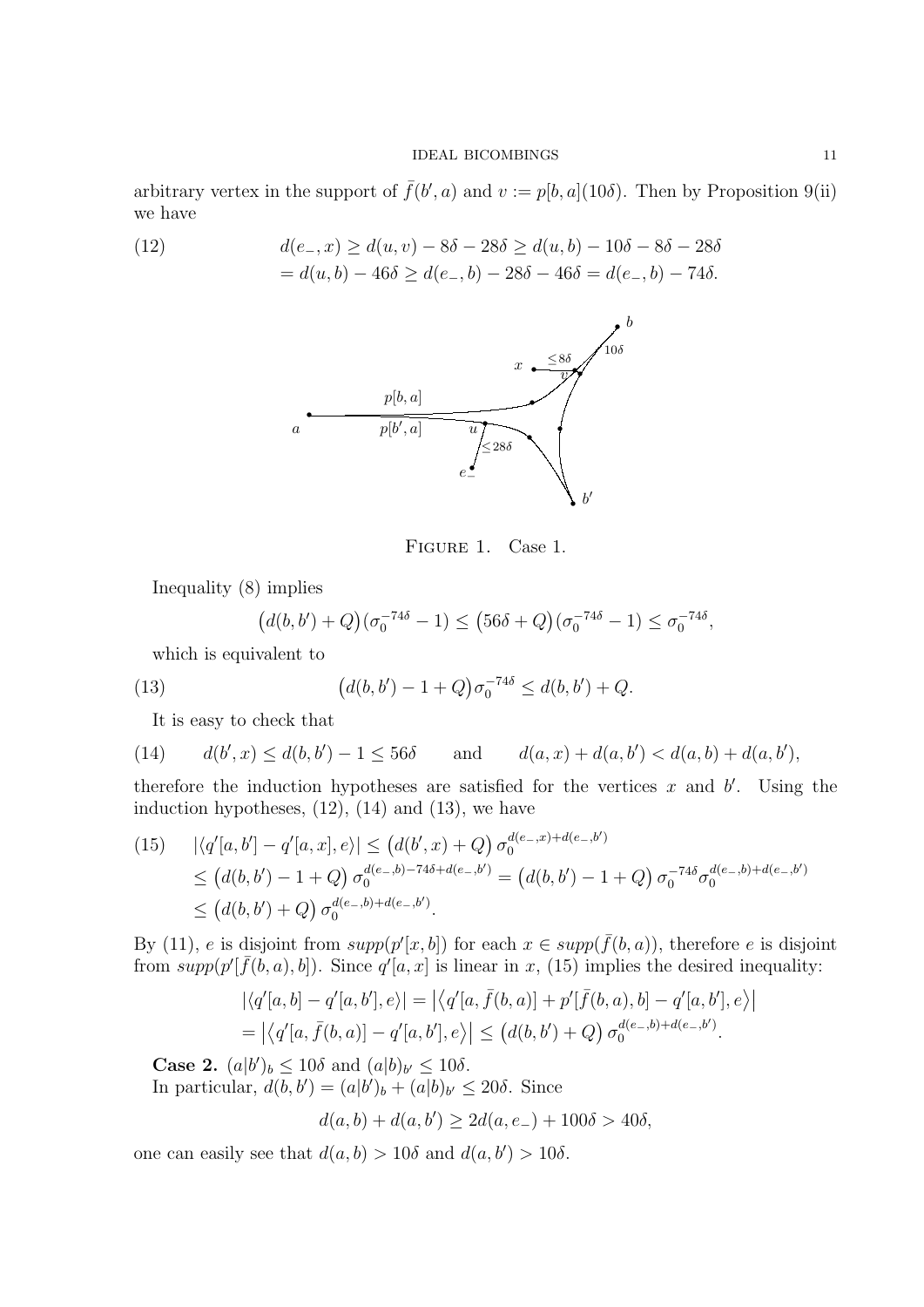The 0-chain  $\bar{f}(b, a) - \bar{f}(b', a)$  has the form  $f_+ - f_-$ , where  $f_+$  and  $f_-$  are 0-chains with non-negative coefficients and disjoint supports. By Proposition 9(6),

$$
|f_+|_1 + |f_-|_1 = |f_+ - f_-|_1 = |\bar{f}(b, a) - \bar{f}(b', a)|_1 \le 2\lambda',
$$

where  $\lambda' \in [0,1)$  is independent of a, b, b'. The coefficients of the 0-chain  $f_+ - f_ \bar{f}(b,a) - \bar{f}(b',a)$  sum up to 0, because  $\bar{f}(b,a)$  and  $\bar{f}(b',a)$  are convex combinations. It follows that

(16) 
$$
|f_+|_1 = |f_-|_1 \le \lambda'.
$$

Also,

$$
supp f_+ \subseteq supp \bar{f}(b, a) \subseteq \overline{B}(p[b, a](10\delta), 8\delta)
$$

and

$$
supp f_- \subseteq supp \overline{f}(b', a) \subseteq \overline{B}(p[b', a](10\delta), 8\delta),
$$

hence, by the hypotheses of Case 2, for all  $x \in supp f_+$  and  $x' \in supp f_-,$ 

$$
d(x, x') \le d(x, b) + d(b, b') + d(b', x') \le 18\delta + 20\delta + 18\delta = 56\delta.
$$

Also  $d(a, x) + d(a, x') < d(a, b) + d(a, b')$ , so all such pairs x and x' satisfy the induction hypotheses. Similarly to (12), we obtain

$$
d(e_-, x) \ge d(e_-, b) - 74\delta
$$
 and  $d(e_-, x') \ge d(e_-, b') - 74\delta$ ,

then using the induction hypotheses,

(17) 
$$
|\langle q'[a,x] - q'[a,x'],e \rangle| \le (d(x,x') + Q) \sigma_0^{d(e_-,x) + d(e_-,x')} \le (56\delta + Q) \sigma_0^{d(e_-,b) - 74\delta + d(e_-,b') - 74\delta} = (56\delta + Q) \sigma_0^{-148\delta} \sigma_0^{d(e_-,b) + d(e_-,b')}.
$$

Using (11) we see that e is disjoint from  $p'[\bar{f}(b, a), b]$  and  $p'[\bar{f}(b', a), b']$ , then by linearity of  $q'[a, x]$  in x, (16), (17), and (9),

$$
\begin{aligned} &|\langle q'[a,b]-q'[a,b'],e\rangle|\\ &\leq |\langle q'[a,\bar{f}(b,a)]+p'[\bar{f}(b,a),b]-q'[a,\bar{f}(b',a)]-p'[\bar{f}(b',a),b'],e\rangle|\\ &\leq |\langle q'[a,\bar{f}(b,a)]-q'[a,\bar{f}(b',a)],e\rangle| \leq |\langle q'[a,f_{+}]-q'[a,f_{-}],e\rangle|\\ &\leq \lambda' \cdot (56\delta + Q)\sigma_0^{-148\delta} \sigma_0^{d(e_{-},b)+d(e_{-},b')} \leq Q \sigma_0^{d(e_{-},b)+d(e_{-},b')}\\ &\leq (d(b,b')+Q)\sigma_0^{d(e_{-},b)+d(e_{-},b')}, \end{aligned}
$$

which is the desired inequality. This finishes the proof of Lemma 12.  $\Box$ 

**Proposition 13.** There exist constants  $S_1 \in [0,\infty)$  and  $\sigma_1 \in [0,1)$  such that, for all vertices a, b, b' with  $d(b, b') \leq 1$  and any edge e in  $\mathcal{G},$ 

$$
|\langle q'[a,b]-q'[a,b'],e\rangle| \leq S_1 \sigma_1^{d(e_-,b)}.
$$

*Proof.* Immediate from Lemma 12: since  $d(b, b') \le 56\delta$ , we have

$$
\begin{aligned} |\langle q'[a,b]-q'[a,b'],e\rangle| &\le (d(b,b')+Q)\,\sigma_0^{d(e_-,b)+d(e_-,b')}\\ &\le (1+Q)\,\sigma_0^{d(e_-,b)+d(e_-,b)-1} &= (1+Q)\sigma_0^{-1}(\sigma_0^2)^{d(e_-,b)}, \end{aligned}
$$

so we set  $S_1 := (1+Q)\sigma_0^{-1}$  and  $\sigma_1 := \sigma_0^2$ .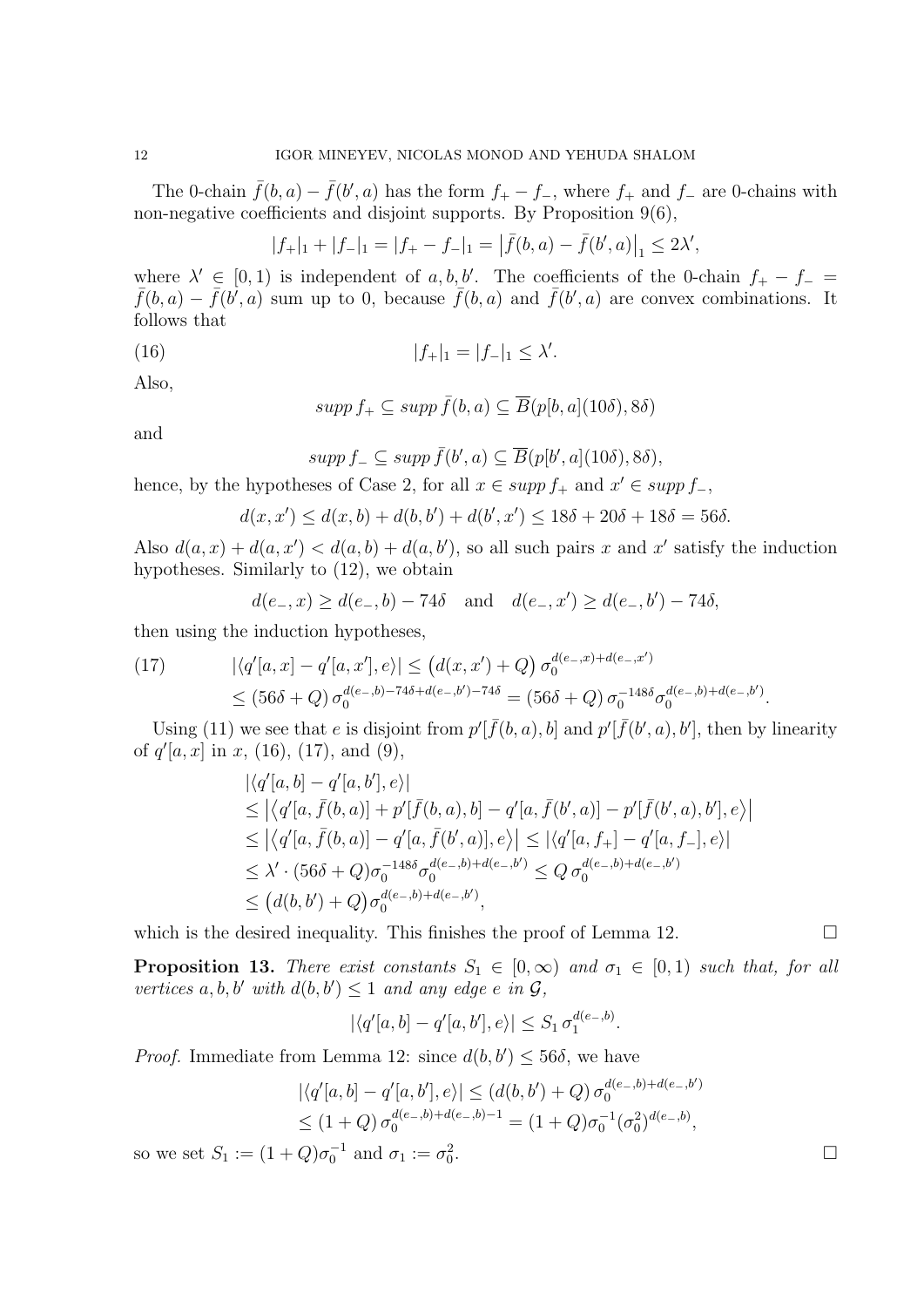Now we would like to have a similar result with the roles of  $a$ 's and  $b$ 's interchanged (Proposition 15). Since the construction of  $q'[a, b]$  is not symmetric in a and b, a different argument is required. We start with the following lemma.

**Lemma 14.** There exist constants  $K \in [0,\infty)$  and  $\lambda \in [0,1)$  such that for all vertices  $a, a', b \text{ with } d(a, a') \leq 1 \text{ and any edge } e \text{ in } G,$  the following conditions hold.

- (i) If  $d(a, b) \leq d(a, e_-) 30\delta$ , then  $\langle q' [a, b] q' [a', b], e \rangle = 0$ .
- (ii) If  $d(a, b) \geq d(a, e_-) 60\delta$ , then

$$
|\langle q'[a,b] - q'[a',b],e\rangle| \le K\left(\lambda^{d(a,e_-)-60\delta} + \lambda^{d(a,e_-)-60\delta+1} + ... + \lambda^{d(a,b)}\right).
$$

*Proof.* Let  $\lambda \in [0, 1)$  and  $L \in [0, \infty)$  be the constants from Proposition 9(v), and choose K large enough so that

(18) 
$$
2 \cdot 2003 \delta^2 \le K \quad \text{and} \quad 2L\lambda^{-1} \cdot 2003 \delta^2 \le K.
$$

Fix vertices a and a' with  $d(a, a') \leq 1$  and an edge e in  $\mathcal{G}$ .

(i) Assume that b satisfies  $d(a, b) \leq d(a, e) - 30\delta$ . By Proposition 10(ii),  $q'[a, b]$  and  $q'[\hat{a}',\hat{b}]$  lie in the 27 $\delta$ -neighbourhoods of the geodesics  $p[\hat{a},\hat{b}]$  and  $p[\hat{a},\hat{b}']$ , respectively. It is easy to see that e is disjoint from these neighbourhoods, so (i) follows.

(ii) Assume that b satisfies  $d(a, b) \geq d(a, e_-) - 60\delta$ .

(a) First suppose that  $d(a, e_{-}) \leq 60\delta$ . Then by Proposition 11 and (18),

$$
|\langle q'[a,b] - q'[a',b],e \rangle| \leq |\langle q'[a,b],e \rangle| + |\langle q'[a',b],e \rangle| \leq 2 \cdot 2003 \delta^2
$$
  

$$
\leq K \leq K\lambda^{d(a,e_-)-60\delta} \leq K(\lambda^{d(a,e_-)-60\delta} + \lambda^{d(a,e_-)-60\delta+1} + ... + \lambda^{d(a,b)}).
$$

(b) Now suppose that  $d(a, e_{-}) > 60\delta$ . We use induction on  $d(a, b)$  to show (ii). Part (i) provides the base of induction: if b satisfies

$$
d(a, e_{-}) - 60\delta \le d(a, b) \le d(a, e_{-}) - 30\delta,
$$

then obviously

$$
|\langle q'[a,b] - q'[a',b],e \rangle| = 0 \le K \left(\lambda^{d(a,e_-)-60\delta} + \lambda^{d(a,e_-)-60\delta+1} + \dots + \lambda^{d(a,b)}\right).
$$

For the inductive step, assume that b satisfies  $d(a, b) \geq d(a, e_-) - 30\delta$ . We have

(19) 
$$
(a|a')_b = \frac{1}{2} (d(a,b) + d(a',b) - d(a,a'))
$$

$$
\geq \frac{1}{2} (d(a,b) + d(a,b) - 1 - 1) = d(a,b) - 1.
$$

Since, for any 0-chain  $f, p'[f, b]$  is a convex combination of geodesics, and any edge occurs in any geodesic at most once, it follows that

(20) 
$$
|\langle p'[f,b],e\rangle| \leq \|f\|_1.
$$

Represent the 0-chain  $\bar{f}(b, a) - \bar{f}(b, a')$  as  $f_+ - f_-$  where  $f_+$  and  $f_-$  have non-negative coefficients and disjoint supports. Then there exists a 0-chain  $f_0$  with non-negative coefficients such that

$$
\bar{f}(b, a) = f_0 + f_+, \qquad \bar{f}(b, a') = f_0 + f_-, \qquad \text{and} \qquad ||f_0||_1 \leq 1.
$$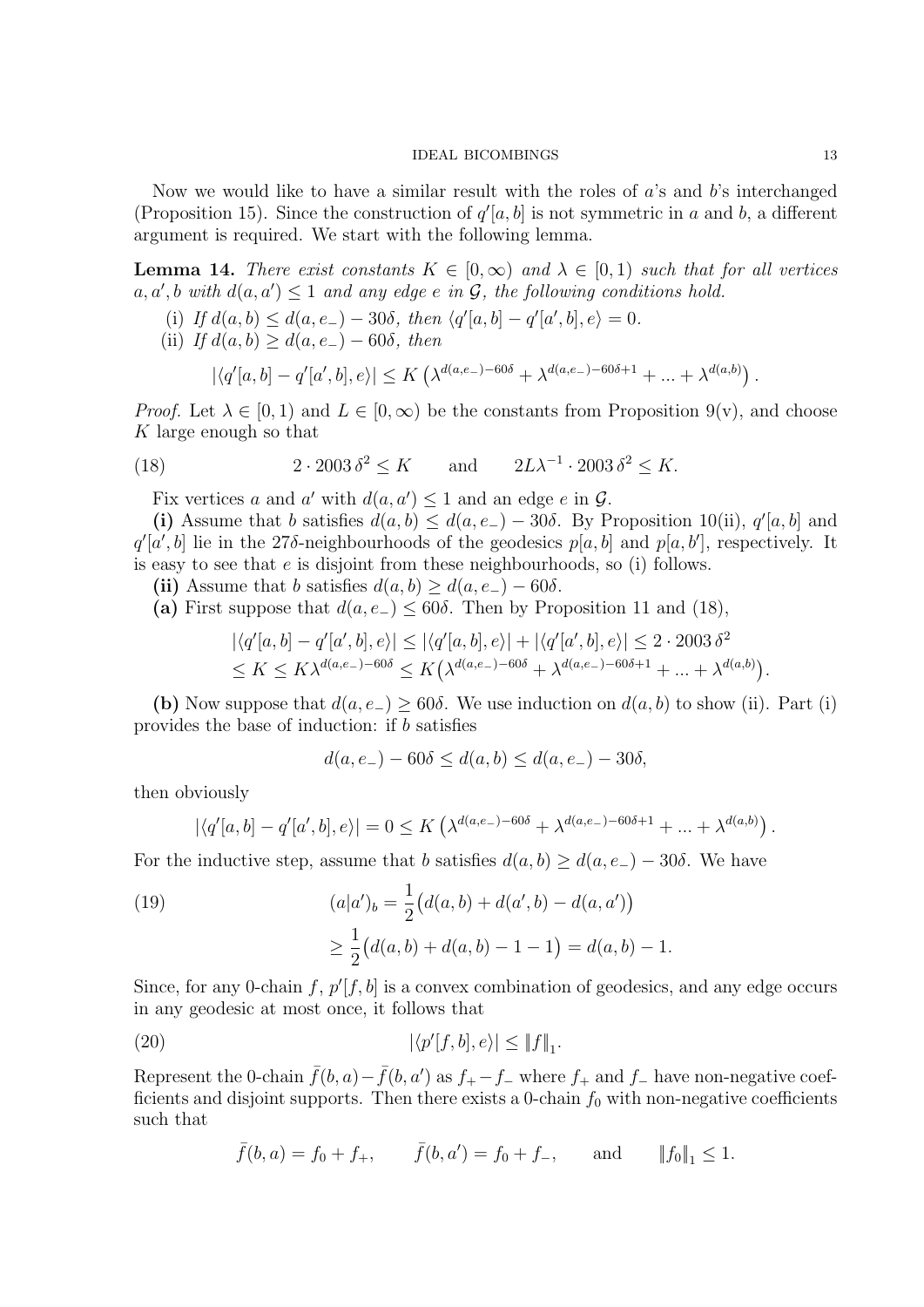Moreover, by Proposition  $9(v)$ ,

(21) 
$$
\|f_{-}\|_{1} = \|f_{+}\|_{1} = \frac{1}{2} \|\bar{f}(b, a) - \bar{f}(b, a')\|_{1} \leq \frac{1}{2} L \lambda^{(a|a')b}.
$$

By Proposition 9(ii),

$$
supp f_0 = supp(\bar{f}(b, a)) \cap supp(\bar{f}(b, a')) \subseteq \overline{B}(p[b, a](10\delta), 8\delta)
$$

therefore each vertex  $x \in supp f_0$  satisfies  $d(a, x) < d(a, b)$ , so by the induction hypotheses,

(22) 
$$
|\langle q'[a, x] - q'[a', x], e \rangle| \le K \left(\lambda^{d(a, e_{-}) - 60\delta} + ... + \lambda^{d(a, x)}\right) \le K \left(\lambda^{d(a, e_{-}) - 60\delta} + ... + \lambda^{d(a, b) - 1}\right).
$$

Using (18), (19), (22), (20), (21) we obtain

$$
\begin{split}\n& |\langle q'[a,b] - q'[a',b],e \rangle| \\
&= |\langle q'[a,\bar{f}(b,a)] + p'[\bar{f}(b,a),b] - q'[a',\bar{f}(b,a')] - p'[\bar{f}(b,a'),b],e \rangle| \\
&= |\langle q'[a,\bar{f}(b,a)] - q'[a',\bar{f}(b,a')] + p'[\bar{f}(b,a) - \bar{f}(b,a'),b],e \rangle| \\
&= |\langle q'[a,f_0+f_+],e \rangle - \langle q'[a,f_0+f_-],e \rangle + \langle p'[f_+-f_-,b],e \rangle| \\
&\leq |\langle q'[a,f_0] - q'[a',f_0],e \rangle| + |\langle q'[a,f_+],e \rangle| + |\langle q'[a,f_-],e \rangle| + |\langle p'[f_+,b],e \rangle| + |\langle p'[f_-,b],e \rangle| \\
&\leq \|f_0\|_1 \cdot K \left( \lambda^{d(a,e_-)-60\delta} + \ldots + \lambda^{d(a,b)-1} \right) \\
&+ \|f_+\|_1 \cdot 2003 \delta^2 + \|f_-\|_1 \cdot 2003 \delta^2 + \|f_+\|_1 + \|f_-\|_1 \\
&\leq K \left( \lambda^{d(a,e_-)-60\delta} + \ldots + \lambda^{d(a,b)-1} \right) + \|f_+\|_1 \cdot 2003 \delta^2 \cdot 4 \\
&\leq K \left( \lambda^{d(a,e_-)-60\delta} + \ldots + \lambda^{d(a,b)-1} \right) + \frac{1}{2} L \lambda^{(a|a')b} \cdot 2003 \delta^2 \cdot 4 \\
&\leq K \left( \lambda^{d(a,e_-)-60\delta} + \ldots + \lambda^{d(a,b)-1} \right) + 2L \lambda^{d(a,b)-1} \cdot 2003 \delta^2 \\
&\leq K \left( \lambda^{d(a,e_-)-60\delta} + \ldots + \lambda^{d(a,b)-1} \right) + K \lambda^{d(a,b)} \\
&\leq K \left( \lambda^{d(a,e_-)-60\delta} + \ldots + \lambda^{d(a,b)} \right).\n\end{split}
$$

This proves Lemma 14.

**Proposition 15.** There exist constants  $S_2 \in [0, \infty)$  and  $\sigma_2 \in [0, 1)$  such that, for all vertices a, a', b with  $d(a, a') \leq 1$  and any edge e in  $\mathcal{G}$ ,

$$
|\langle q'[a,b]-q'[a',b],e\rangle|\leq S_2\sigma_2^{d(a,e_-)}.
$$

*Proof.* Immediate from Lemma 14: if  $d(a, b) \leq d(a, e_-) - 30\delta$ , then the statement obviously follows, and if  $d(a, b) \geq d(a, e_{-}) - 60\delta$ , then

$$
|\langle q'[a,b] - q'[a',b] \rangle| \le K \left(\lambda^{d(a,e_-)-60\delta} + \dots + \lambda^{d(a,b)}\right)
$$
  

$$
\le K\lambda^{d(a,e_-)-60\delta} \sum_{i=0}^{\infty} \lambda^i = \frac{K\lambda^{-60\delta}}{1-\lambda} \lambda^{d(a,e_-)},
$$

so we set  $S_2 := \frac{K\lambda^{-60\delta}}{1-\lambda}$  and  $\sigma_2 := \lambda$ .

Our goal is to combine Proposition 13 and Proposition 15 into one stronger statement (Theorem 17).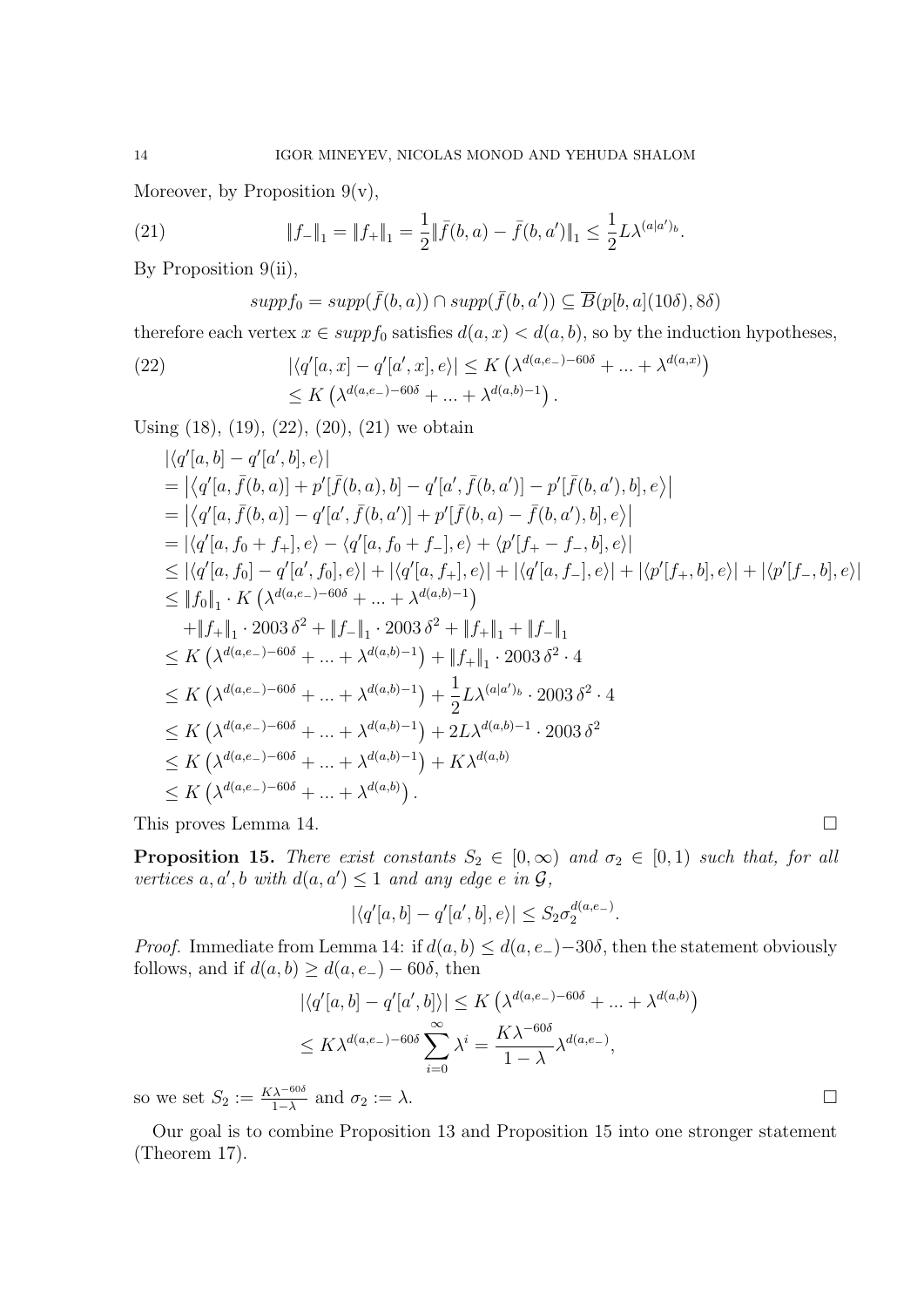Let  $v, b, b' \in \mathcal{G}^{(0)}$ , and let  $\beta : J \to \mathcal{G}$  be a geodesic (*i.e.* an isometric embedding of an interval J) connecting b to b'. Abusing the notation we will identify  $\beta$  with the image of  $\beta$ . Pick a distance-minimizing vertex  $b_0 \in \beta$ , *i.e.* such that  $d(v, b_0) = d(v, \beta)$ . Let  $\gamma = [v, b_0]$ be any geodesic between  $a_0$  and  $b_0$ , then  $\gamma$  is a shortest geodesic connecting v to  $\beta$ . Choose the interval J in **R** containing 0 so that  $\beta(0) = b_0$ ,  $\beta(d(b_0, b)) = b$ ,  $\beta(-d(b_0, b')) = b'$ .

**Lemma 16.** With the above notations, for all  $j \in J$ ,

$$
d(v, \beta(j)) \ge d(v, \beta) + |j| - 2\delta.
$$

*Proof.* From symmetry, it suffices to show the lemma when  $j \geq 0$ . Inscribe a triple of



Figure 2. Illustration for Lemma 16.

points in the triangle  $\{v, b_0, \beta(j)\}\$ as shown on Fig. 2. It is an easy exercise to see from the figure that  $d(b_0, w_2) = d(b_0, w_1) \leq \delta$ , therefore

$$
d(v, \beta(j)) = d(v, w_3) + d(w_3, \beta(j)) = d(v, w_1) + d(w_2, \beta(j))
$$
  
\n
$$
\geq (d(v, b_0) - \delta) + (d(b_0, \beta(j) - \delta) = d(v, \beta) + |j| - 2\delta.
$$

We recall that  $q$  was defined by

(23) 
$$
q[a,b] = \frac{1}{2}(q'[a,b] - q'[b,a])
$$

and proceed to state the exponential convergence:

**Theorem 17.** Let  $\Gamma$  be a hyperbolic group, G a graph with a proper cocompact  $\Gamma$ -action and q the above bicombing. Then there exist constants  $S \in [0,\infty)$  and  $\sigma \in [0,1)$  such that, for all vertices  $a, a', b, b'$  and any edge e in  $\mathcal{G},$ 

$$
|\langle q[a,b]-q[a',b'],e\rangle| \leq S\left(\sigma^{(a|a')_{e_-}} + \sigma^{(b|b')_{e_-}}\right).
$$

Proof. In view of (23) and by symmetry, it is enough to prove the statement of the theorem for q' instead of q. Draw geodesics  $\beta$  and  $\gamma$  as on Fig. 2, where we take  $v := e_-\$ . Similarly to (19) we obtain

$$
(\beta(j)|\beta(j+1))_{e_{-}} \geq d(e_{-},\beta(j)) - 1.
$$

 $\Box$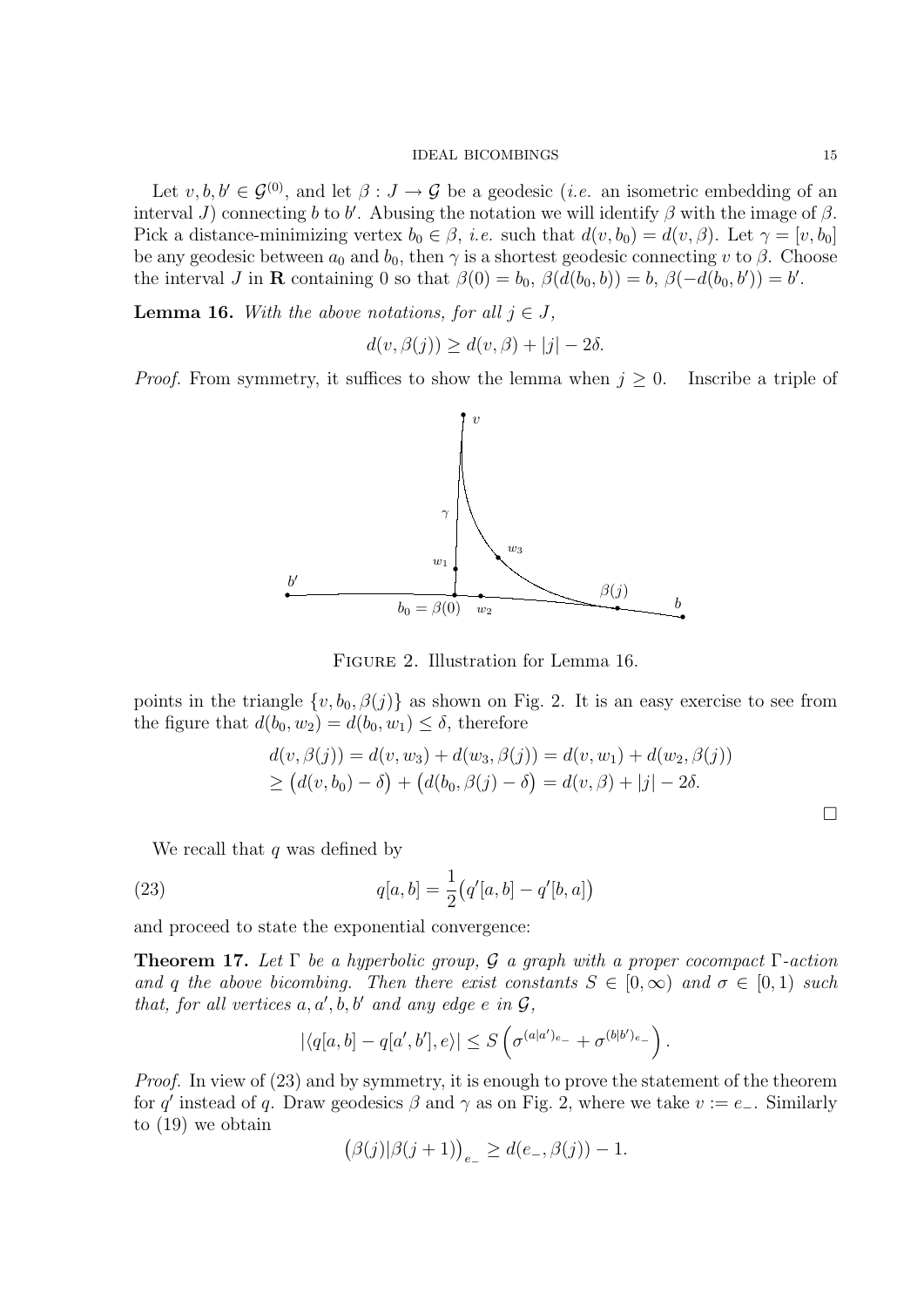Using Proposition 13 and Lemma 16,

$$
\left| \langle q'[a,b] - q'[a,b_0], e \rangle \right| = \left| \left\langle \sum_{j=0}^{d(b_0,b)-1} q'[a,\beta(j)] - q'[a,\beta(j+1)], e \rangle \right| \right|
$$
  

$$
\leq \sum_{j=0}^{\infty} \left| \langle q'[a,\beta(j)] - q'[a,\beta(j+1)], e \rangle \right| \leq \sum_{j=0}^{\infty} S_1 \sigma_1^{(\beta(j)|\beta(j+1))} e_-
$$
  

$$
\leq \sum_{j=0}^{\infty} S_1 \sigma_1^{d(e_-,\beta(j))-1} \leq \sum_{j=0}^{\infty} S_1 \sigma_1^{d(e_-,\beta)+|j|-2\delta-1} = \frac{S_1 \sigma_1^{-2\delta-1}}{1-\sigma_1} \sigma_1^{d(e_-,\beta)}.
$$

Similarly,

$$
|\langle q'[a', b_0] - q'[a', b'], e \rangle| \le \frac{S_1 \sigma_1^{-2\delta - 1}}{1 - \sigma_1} \sigma_1^{d(e_-, \beta)}.
$$

Draw a geodesic  $\alpha$  from a to a', and let  $a_0 \in \alpha$  be a vertex nearest to e\_. Interchanging the roles of a's and b's, a symmetric argument using Proposition 15 gives

$$
|\langle q'[a, b_0] - q'[a_0, b_0], e \rangle| \le \frac{S_2 \sigma_2^{-2\delta - 1}}{1 - \sigma_2} \sigma_2^{d(e_{-}, \alpha)} \quad \text{and}
$$
  

$$
|\langle q'[a_0, b_0] - q'[a', b_0], e \rangle| \le \frac{S_2 \sigma_2^{-2\delta - 1}}{1 - \sigma_2} \sigma_2^{d(e_{-}, \alpha)}.
$$

It is an easy exercise using the triangle inequality to see that

$$
(a|a')_{e_{-}} \leq d(e_{-}, \alpha)
$$
 and  $(b|b')_{e_{-}} \leq d(e_{-}, \beta)$ .

Combining the bounds above, we obtain

$$
\begin{split}\n&|\langle q'[a,b]-q'[a',b'],e\rangle| \\
&\leq |\langle q'[a,b]-q'[a,b_0],e\rangle| + |\langle q'[a,b_0]-q'[a_0,b_0],e\rangle| + \\
&|\langle q'[a_0,b_0]-q'[a',b_0],e\rangle| + |\langle q'[a',b_0]-q'[a',b'],e\rangle| \\
&\leq 2\frac{S_2\sigma_2^{-2\delta-1}}{1-\sigma_2}\sigma_2^{d(e_-, \alpha)} + 2\frac{S_1\sigma_1^{-2\delta-1}}{1-\sigma_1}\sigma_1^{d(e_-, \beta)} \\
&\leq 2\frac{S_2\sigma_2^{-2\delta-1}}{1-\sigma_2}\sigma_2^{(a|a')_{e_-}} + 2\frac{S_1\sigma_1^{-2\delta-1}}{1-\sigma_1}\sigma_1^{(b|b')_{e_-}}.\n\end{split}
$$

Now the desired inequality follows if we set

$$
\sigma := \max\{\sigma_1, \sigma_2\}
$$
 and  $S := \max\left\{2\frac{S_1\sigma_1^{-2\delta - 1}}{1 - \sigma_1}, 2\frac{S_2\sigma_2^{-2\delta - 1}}{1 - \sigma_2}\right\}.$ 

This proves Theorem 17.

# 4. The Ideal Bicombing and a Cocycle

4.1. Extending the bicombing. We fix homological bicombings  $q'$ , q as above. We proceed now to extend  $q$  to infinity.

Since  $\overline{\mathcal{G}} = \mathcal{G} \sqcup \partial \mathcal{G}$  is compact, it has a *unique* uniform structure U compatible with its topology. We shall use the general principle that uniformly continuous maps defined on a dense subset extend continuously if the range is a complete Hausdorff uniform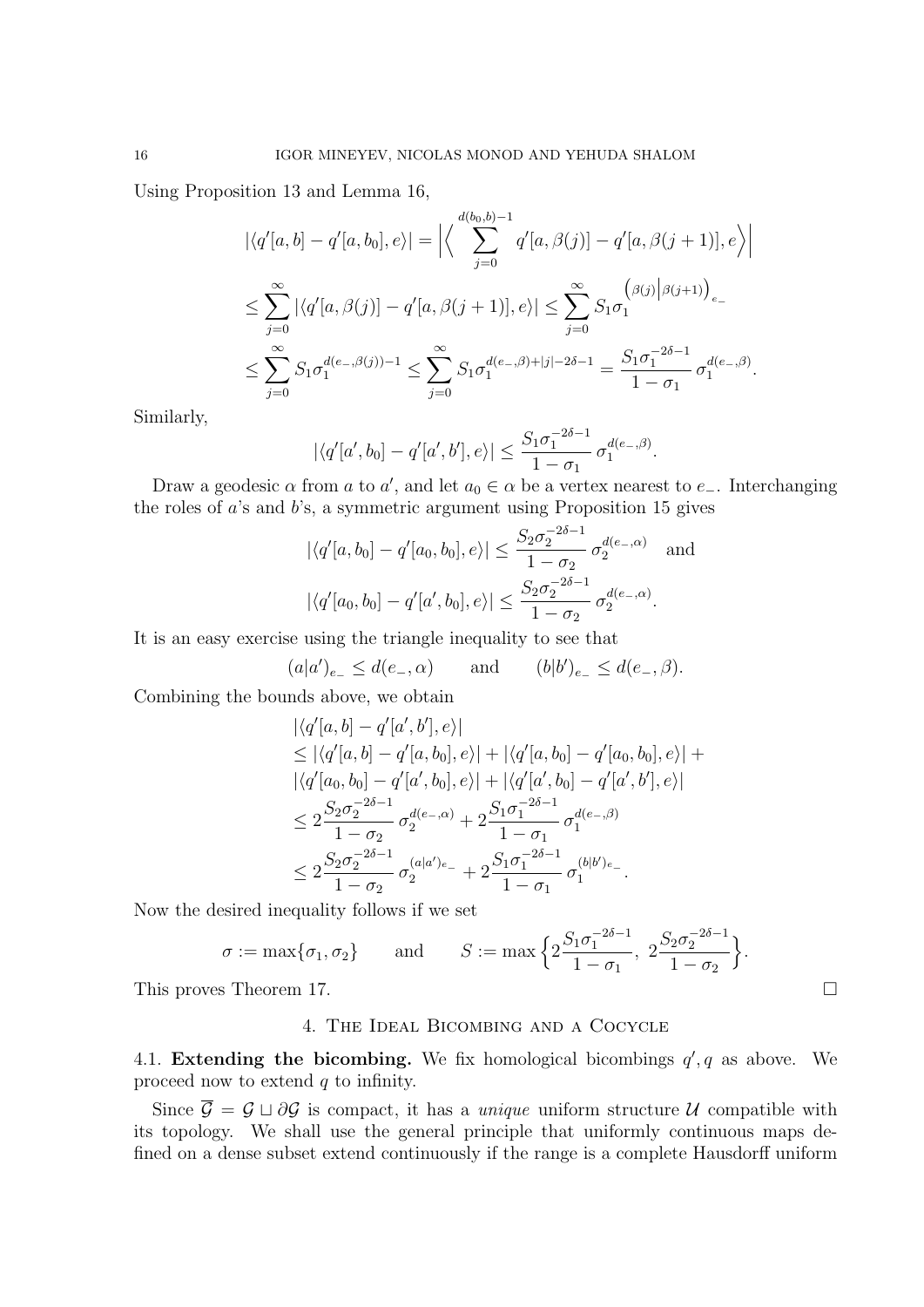space [Bou71, II §3 N°6]. For a basepoint  $x_0 \in \mathcal{G}^{(0)}$ , the restriction of U to  $\mathcal{G}^{(0)}$  is given by the base of entourages

$$
\{(x,y)\in \mathcal{G}^{(0)}\times \mathcal{G}^{(0)} : x=y \text{ or } (x|y)_{x_0}>r\}, \ \ r>0.
$$

Therefore, as this holds for any  $x_0$ , Theorem 17 states that for all  $e \in E$  the function  $\langle q[\cdot, \cdot], e \rangle$  is uniformly continuous in both variables, and thus uniformly continuous on  $\mathcal{G}^{(0)} \times \mathcal{G}^{(0)}$  for the product uniform structure. Recall that any topological vector space has a canonical uniform structure. The preceding comments amount to saying that the map  $q: \mathcal{G}^{(0)} \times \mathcal{G}^{(0)} \to \ell^{\infty}(E)$  is uniformly continuous for the uniform structure corresponding to the topology of pointwise convergence. This topology is generally weaker than the weak-\* topology, but they coincide on norm-bounded sets (as follows e.g. from the Banach-Alaoğlu Theorem [Rud91, I.3.15]). By Proposition 11 the map  $q'$ , hence also q, does indeed range in the ball B of radius 2003  $\delta^2$ . But B is weak-\* complete and  $\mathcal{G}^{(0)}$  is dense in  $\mathcal{G}^{(0)} \sqcup \partial \mathcal{G}$ , so we conclude that q extends (uniquely) to a weak-\* continuous map

$$
q:\;({\mathcal G}^{(0)}\sqcup\partial{\mathcal G})\times({\mathcal G}^{(0)}\sqcup\partial{\mathcal G})\longrightarrow\ell^\infty(E).
$$

We claim that the restriction of q to  $\partial G$  is an ideal bicombing as sought for Theorem 2:

Equivariance follows from the uniqueness of the extension. It is easy to check that the image of a closed  $\|\cdot\|_1$ -ball in  $\ell^1$  under the inclusion  $\ell^1 \to \ell^\infty$  is weak-\* closed in  $\ell^\infty$ . Therefore, bounded area follows from the fact (2) that q has bounded area on  $\mathcal{G}^{(0)}$ . To be quasigeodesic is a pointwise condition, so it follows from weak-\* continuity and the corresponding property on  $\mathcal{G}^{(0)}$ , since we may in particular write  $q[\xi, \eta]$  at the weak-\* limit of  $q[a_n, b_n]$  where  $a_n, b_n$  tend to  $\xi, \eta$  along a fixed geodesic connecting  $\xi$  to  $\eta$  (unless  $\xi = \eta$ , in which case q vanishes anyway); indeed with this choice  $q[a_n, b_n]$  is supported in a 27δ-neighbourhood of any such geodesic, by Proposition 10(ii).

Thus it remains only to show that q satisfies the two conditions of Definition 1. For the first condition, fix a vertex x of  $\mathcal{G}$ ; then (1) shows that  $\partial q[a, b](x)$  vanishes as  $a, b$  tend to the boundary. The condition  $\partial q[\cdot,\cdot](x) = 0$  involves only a fixed finite set of edges, namely the edges incident to x. Therefore the weak-\* continuity of q implies  $\partial q[\xi, \eta](x) = 0$  for all  $\xi, \eta \in \partial \mathcal{G}$ .



FIGURE 3. Illustration for Definition 1 (ii).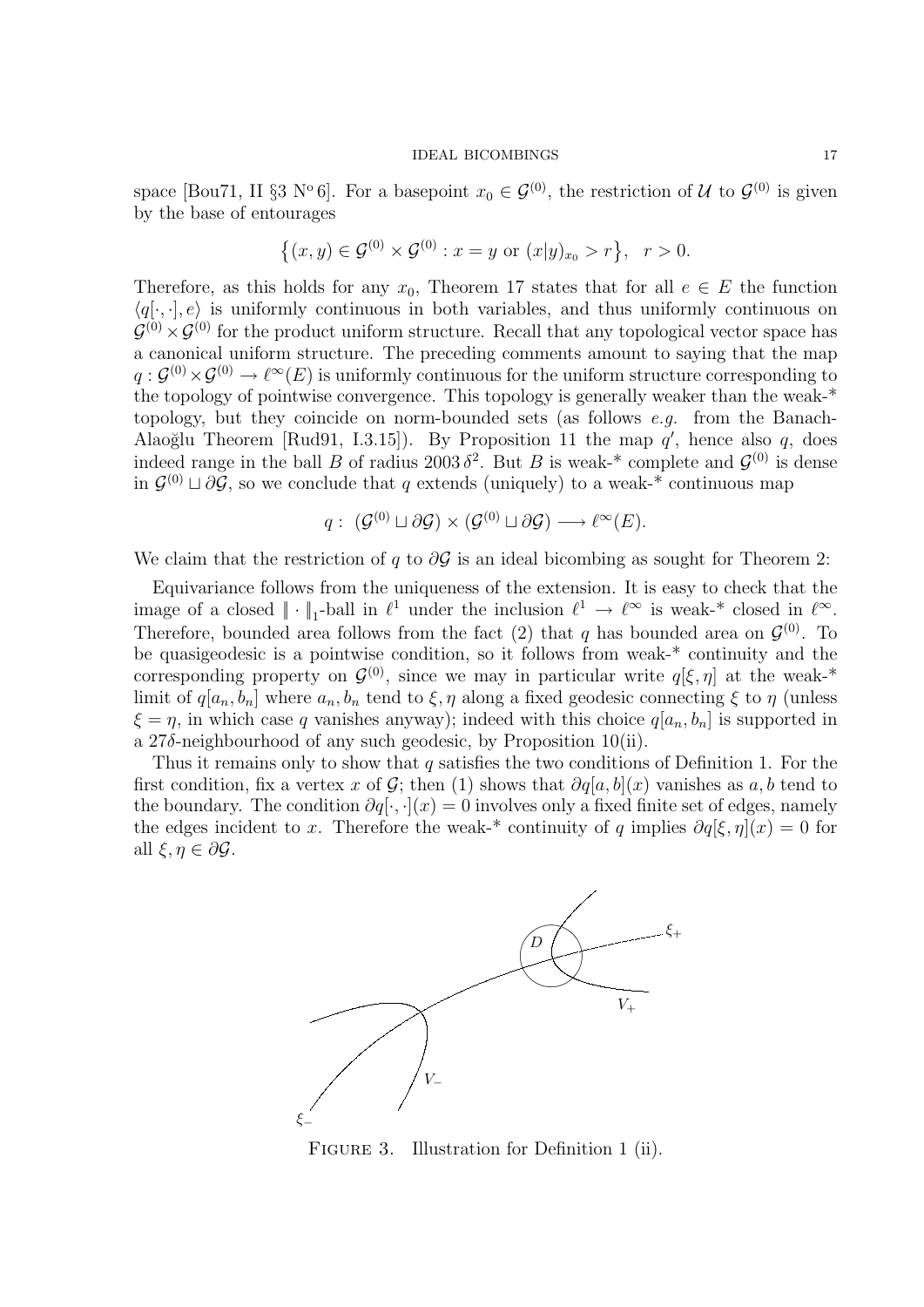Turning to the second condition, let  $\xi_{\pm}$  and  $V_{\pm}$  be as in Definition 1, see Fig. 3. Let D<sub>0</sub> be the set of vertices  $x \in \mathcal{G}^{(0)}$  in the 27δ-neighbourhood of some geodesic from  $\xi$ to  $\xi_{+}$  such that x is incident to an edge in  $V_{+}$  aswell as to an edge not in  $V_{+}$ . Since  $V_{+}$ lies in the complement of a neighbourhood of  $\xi$  (and since all geodesics connecting  $\xi$ <sup>±</sup> are uniformly close), the set  $D_0$  is finite. Let  $D \subseteq \mathcal{G}$  be the finite subgraph spanned by  $N(D_0, 1)$ . Let  $a_n^{\pm}$  be sequences tending to  $\xi_{\pm}$  along a given geodesic connecting  $\xi_{\pm}$ . Since q is 27δ-quasigeodesic, the condition  $\partial q a_n$  $\left[ a_n, a_n^+ \right] = a_n^+ - a_n^ \overline{n}$  shows that

(24) 
$$
supp\Big(\partial(q[a_n^-,a_n^+]|_{V_+})\Big) \subseteq D \cup \{a_n^+\} \quad \text{for } n \text{ big enough.}
$$

By the definition of the boundary operator  $\partial$ , the boundary of any 1-chain (on any subgraph of G) sums to zero. Thus (24) together with  $\partial q | a_n$  $\frac{1}{n}, a_n^+$  $(a_n^+) = 1$  shows that  $\partial(q[\xi_-, \xi_+]|_{V_+})$  is supported on D and sums to -1. The argument for  $V_-$  is the same. This completes the proof of Theorem 2.

4.2. A cocycle at infinity. We now construct a non-vanishing cocycle at infinity. The idea is to "double" an ideal bicombing into a map  $\alpha$  ranging in functions on pairs of edges in such a way that its coboundary  $\omega$  never vanishes; this is analogous to a construction given in [MSa] for trees and  $CAT(-1)$  spaces.

**Theorem 18.** Let  $\mathcal{G} = (\mathcal{G}^{(0)}, E)$  be a hyperbolic graph of bounded valency. Then there is a weak- $*$  continuous  $\text{Isom}(X)$ -equivariant alternating cocycle

$$
\omega: (\partial \mathcal{G})^3 \longrightarrow \ell^1(E \times E)
$$

vanishing nowhere on  $\partial^3 \mathcal{G}$ .

**Remark 19.** Such a cocycle will have uniformly bounded  $\ell^1$ -norm on  $(\partial \mathcal{G})^3$  since the latter is compact and since weak-\* compact sets are always bounded in norm [Day62, II§3]. In the construction below, however, the boundedness is granted anyway because we use an ideal bicombing of bounded area.

First, an independent basic lemma on ideal bicombings which shows that they indeed "connect" points at infinity:

**Lemma 20.** Let q be an ideal quasi-geodesic bicombing. There is a constant  $D$  such that for every distinct  $\xi_-, \xi_+ \in \partial \mathcal{G}$ , every geodesic  $\gamma$  from  $\xi_-$  to  $\xi_+$  and every vertex  $x \in \gamma$ there is an edge e in  $\overline{B}(x, D)$  with  $\langle q|\xi_-, \xi_+|, e \rangle \neq 0$ .

*Proof of the lemma.* Let  $C$  be a constant as in the definition of quasi-geodesic ideal bicombings and fix  $D \geq C + 2 + 3\delta$ . Given a geodesic  $\gamma : \mathbf{R} \to \mathcal{G}$  and  $t \in \mathbf{R}$ , let  $X^+ \subseteq E$ (respectively X<sup>-</sup>) be the set of edges  $e \in E$  such that some  $s \geq t + D - C - 1$  (resp. some  $s \leq t - (D - C - 1)$  realizes the minimum over **R** of the function  $s \mapsto d(\gamma(s), e)$ . Then  $X^+ \cup X^- \cup \overline{B}(\gamma(t), D)$  covers  $N(\gamma, C)$ . On the other hand, by δ-hyperbolicity,  $X^+ \cap X^- = \emptyset$ . Apply this to any geodesic as in the statement with  $x = \gamma(t)$ ; assuming for a contradiction  $q[\xi_-, \xi_+]|_{\overline{B}(x,D)} = 0$ , we deduce  $\partial(q[\xi_-, \xi_+]|_{X^{\pm}}) = 0$  since  $0 = \partial(q[\xi_-, \xi_+]) = \partial(q[\xi_-, \xi_+]|_{X^-}) + \partial(q[\xi_-, \xi_+]|_{X^+})$  and  $X^+ \cap X^- = \emptyset$ . This contradicts the definition of an ideal bicombing because it can be readily checked that  $X^{\pm}$  is a graph neighbourhood of  $\xi_{\pm}$  using  $\delta$ -hyperbolicity.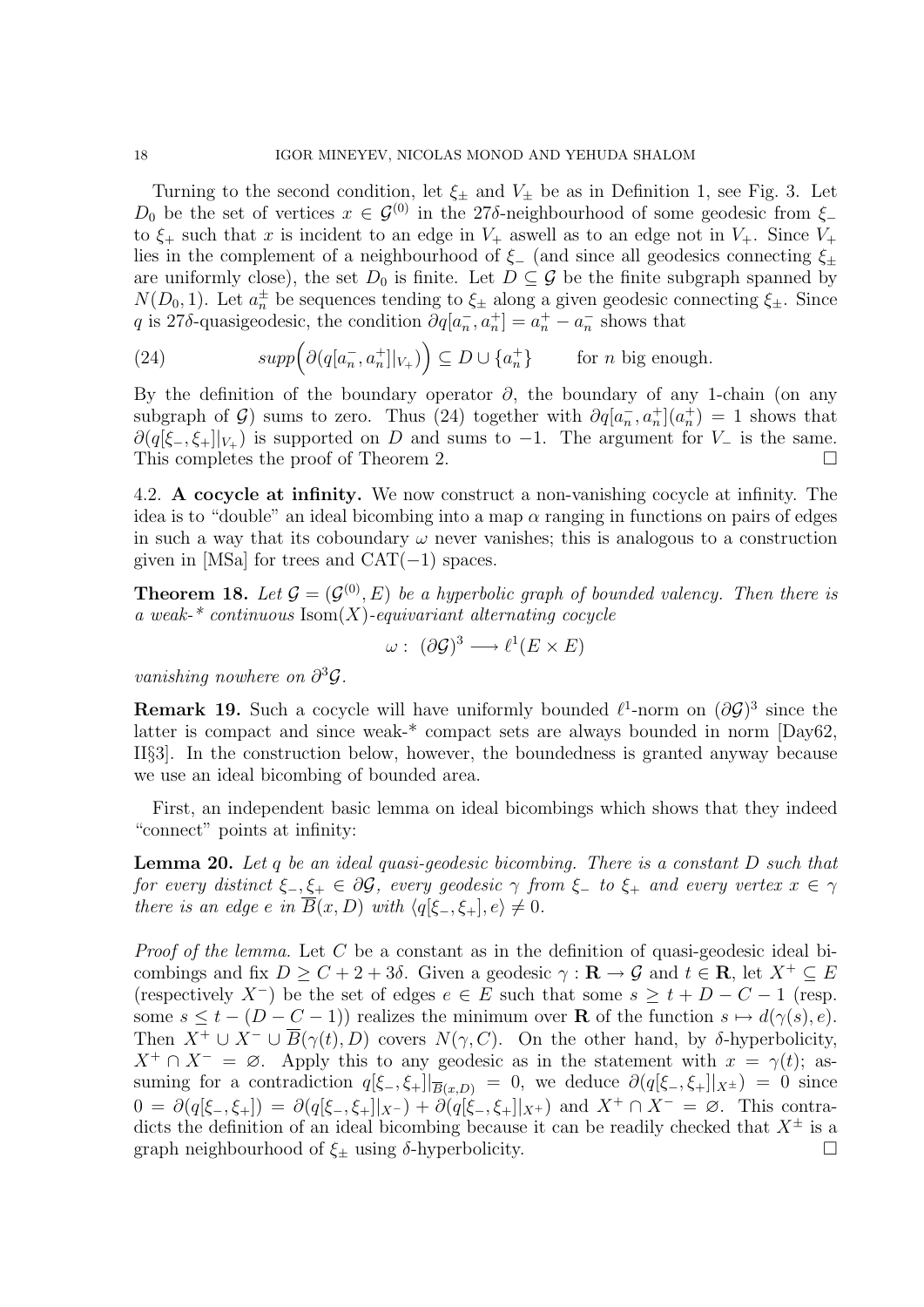

Figure 4. Illustration for Lemma 20.

*Proof of Theorem 18.* Let q be an equivariant weak-\* continuous quasi-geodesic ideal bicombing of bounded area, as granted by Theorem 2, and let  $C$  be as above. We may assume q alternating upon replacing  $q[\xi, \eta]$  with  $(q[\xi, \eta] - q[\eta, \xi])/2$  (the particular bicombing q constructed above is alternating anyway). Given a constant  $R$  we define  $\alpha : (\partial \mathcal{G})^2 \to \ell^{\infty}(E \times E)$  by

$$
\alpha(\xi,\eta)(e,e') = \begin{cases} \langle q[\xi,\eta],e\rangle \langle q[\xi,\eta],e'\rangle & \text{if } d(e,e') \leq R, \\ 0 & \text{otherwise.} \end{cases}
$$

Now we set  $\omega = d\alpha$ , that is, by alternation,  $\omega(\xi, \eta, \zeta) := \alpha(\xi, \eta) + \alpha(\eta, \zeta) + \alpha(\zeta, \xi)$ . We shall check (i) that  $\omega$  ranges in  $\ell^1(E \times E)$  and even in a closed ball thereof, and (ii) that (for a suitable choice of R) it vanishes nowhere on  $\partial^3 \mathcal{G}$ , as the other properties follow from the definition. In particular, weak-\* continuity of  $\omega$  for  $\ell^1$  (in duality to  $C_0$ ) follows from pointwise continuity because it ranges within a closed  $\|\cdot\|_1$ -ball (Remark 19 and (i) below); we used this trick for  $\ell^{\infty}$  in Section 4.1.

(i) By hyperbolicity, there is a constant r such that for any distinct  $\xi, \eta, \zeta \in \partial \mathcal{G}$  and any three geodesics joining them, the union of the C-neighbourhoods of the three geodesics can be covered by some ball of radius r together with three subgraphs  $A_{\xi}$ ,  $A_{\eta}$ ,  $A_{\zeta}$  such that  $A_{\xi}$  intersects only the C-neighbourhoods of the two geodesics leading to  $\xi$  — and likewise for  $A_n$ ,  $A_\zeta$ . Thus, by the symmetry of the situation, it is enough to show that the restriction of  $\omega(\xi, \eta, \zeta)$  to pairs of edges in  $A_{\xi}$  is summable (observe indeed that there are only uniformly finitely many pairs  $(e, e')$  with  $\omega(\xi, \eta, \zeta)(e, e') \neq 0$  for which e is in  $A_{\xi}$ but e' is not). Let M be a bound on the number of edges in any ball of radius  $R + 1$ ; we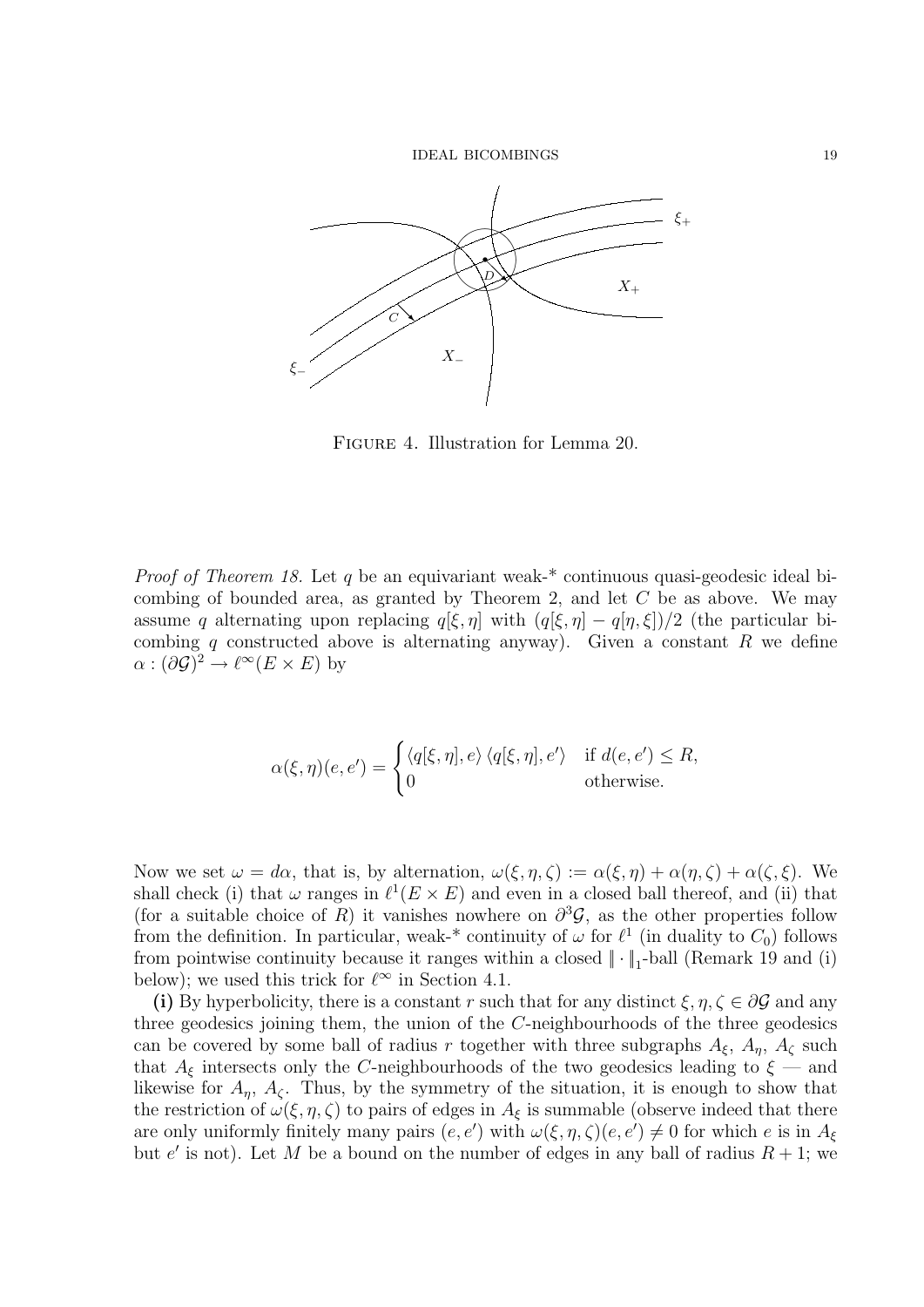have:

$$
\|\omega(\xi,\eta,\zeta)|_{A_{\xi}}\|_{1} = \sum_{e,e'\in A_{\xi}} |\alpha(\xi,\eta)(e,e') - \alpha(\xi,\zeta)(e,e')| \le
$$
  

$$
\sum_{e\in A_{\xi}} \sum_{e'\in N(e,R)} |\langle q[\xi,\eta],e\rangle| \cdot |\langle q[\xi,\eta],e'\rangle - \langle q[\xi,\zeta],e'\rangle| +
$$
  

$$
\sum_{e'\in A_{\xi}} \sum_{e\in N(e',R)} |\langle q[\xi,\eta],e\rangle - \langle q[\xi,\zeta],e\rangle| \cdot |\langle q[\xi,\zeta],e'\rangle| \le
$$
  

$$
2M\|q\|_{\infty} \sum_{e\in A_{\xi}} |\langle q[\xi,\eta],e\rangle - \langle q[\xi,\zeta],e\rangle| =
$$
  

$$
2M\|q\|_{\infty} \sum_{e\in A_{\xi}} |\langle q[\xi,\eta],e\rangle + \langle q[\eta,\zeta],e\rangle + \langle q[\zeta,\xi],e\rangle|.
$$

The last term is finite and uniformly bounded since  $q$  has bounded area.



FIGURE 5. Point (ii).

(ii) Let D be as in Lemma 20 and choose  $L > 2(C + D + \delta)$ . We claim that whenever  $R > 2L + 2D$  the cocycle  $\omega$  vanishes nowhere on  $\partial^3 \mathcal{G}$ . Indeed, choose any three distinct points  $\xi, \eta, \zeta$  in  $\partial \mathcal{G}$ . Let  $\gamma_{\xi\eta}$  be a geodesic from  $\xi$  to  $\eta$ , and similarly  $\gamma_{\eta\zeta}, \gamma_{\zeta\xi}$  (see Fig. 5). There is  $t \in \mathbf{R}$  such that  $\gamma_{\xi\eta}(t)$  is at distance at most  $\delta$  from  $\gamma_{\eta\zeta}$  aswell as from  $\gamma_{\zeta\xi}$ . By Lemma 20, we can find an edge e in the ball  $\overline{B}(\gamma_{\xi\eta}(t+L), D)$  with  $\langle q[\xi, \eta], e \rangle \neq 0$ . Likewise, there is an edge e' in  $\overline{B}(\gamma_{\xi\eta}(t-L), D)$  with  $\langle q[\xi, \eta], e' \rangle \neq 0$ . However, by the choice of t and L we have  $\overline{B}(\gamma_{\xi\eta}(t+L), D) \cap N(\gamma_{\zeta\xi}, C) = \emptyset$  and thus  $\langle q[\zeta, \xi], e \rangle = 0$ . Likewise,  $\langle q[\eta, \zeta], e'\rangle = 0$ . Therefore,  $\omega(\xi, \eta, \zeta)(e, e') = \langle q[\xi, \eta], e'\rangle \langle q[\xi, \eta], e'\rangle$  is non-zero because  $d(e, e') < R$ .  $) < R.$ 

# 5. Superrigidity and remaining proofs

One of the reasons why one has to work on the boundary at infinity is that there is no known technique to show that general cocycles defined on the group itself yield non-trivial classes in bounded cohomology when one is dealing with arbitrary coefficients. Extending cocycles to infinity settles this problem, see 5.2 below.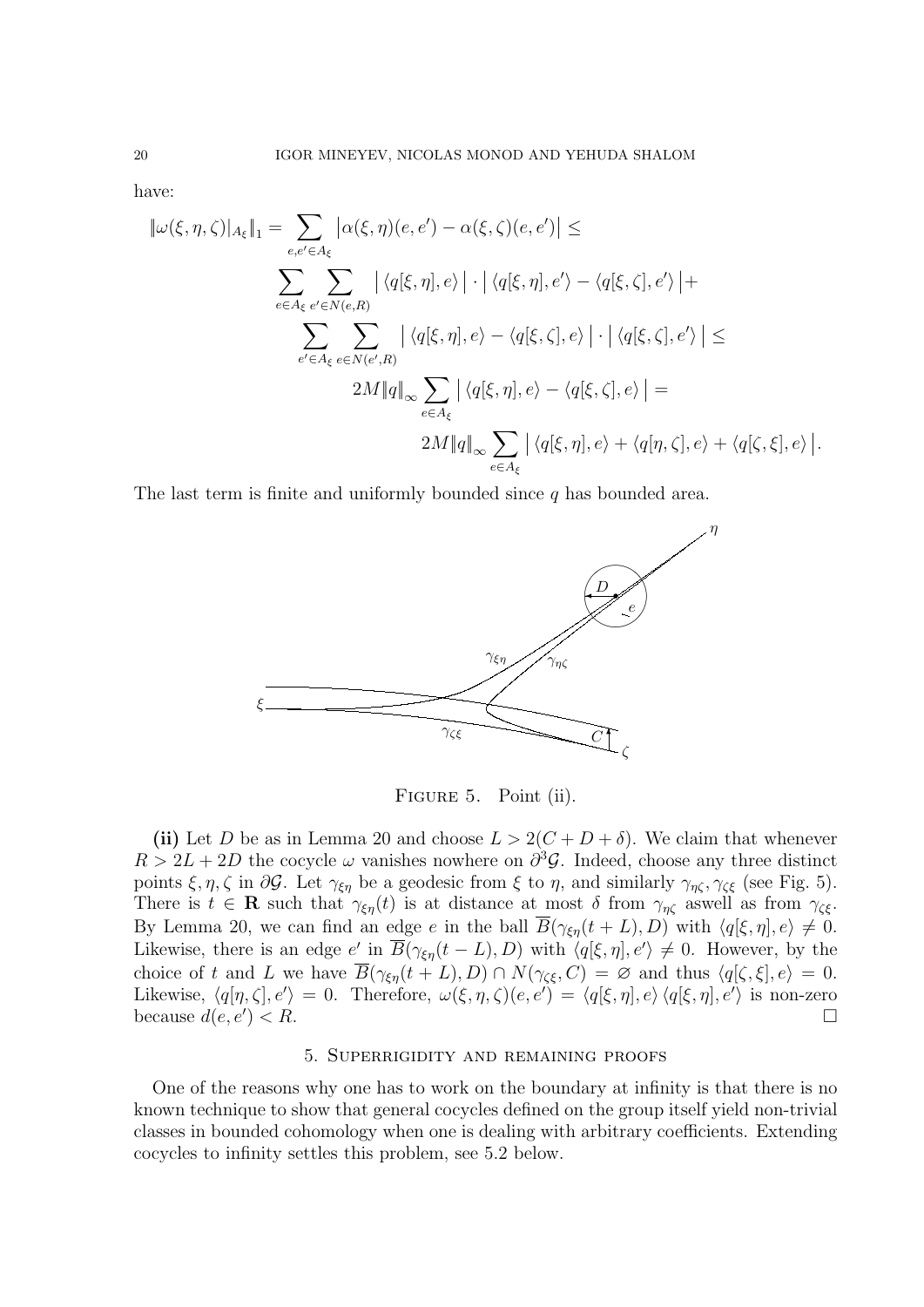5.1. More general spaces. In order to tackle more general hyperbolic spaces, we establish the following alternative:

**Theorem 21.** Let X be a proper geodesic hyperbolic space and  $H < Ismath>Isom(X)$  a nonelementary closed subgroup acting cocompactly on  $X$ . Then either:

(i) H has a proper non-elementary vertex-transitive action on a hyperbolic graph of bounded valency (thus quasi-isometric to  $X$ ), or

(ii) there is a finite index open subgroup  $H^* \lhd H$  and a compact normal subgroup  $K \lhd H$ contained in  $H^*$  such that  $H^*/K$  is (isomorphic to) a connected simple Lie group of rank one.

We first give the

*Proof of Proposition 8.* Assume that H fixes a probability measure  $\mu$  on  $\partial X$ . If the support of  $\mu$  contains at least three points, then H is relatively compact [Ada96, 5.3] and hence preserves a compact set (any orbit of the closure of  $H$ ) in X. Otherwise, the support of  $\mu$  is an H-invariant set of one or two points in  $\partial X$ . The converse is clear as the stabiliser of a compact set is compact and hence fixes a measure on  $\partial X$ .

Condition (iii) always implies (i), and the converse follows from universal amenability of the boundary action, which is granted by a result of Adams [Ada96, 6.8] when X has at most exponential growth. Note that the growth condition is automatically satisfied for graphs of bounded valency, and in the case of a proper geodesic space with cocompact  $\text{Isom}(X)$ -action it can be deduced e.g. from Lemma 22 below.

For lack of a reference, we prove the following:

**Lemma 22.** Let X be a proper geodesic metric space and  $H < Isom(X)$  a closed subgroup. If  $H$  acts cocompactly on  $X$ , then  $H$  is compactly generated.

*Proof of the lemma.* Fix a point  $x \in X$ . There is  $r > 0$  such that  $HB(x,r) = X$ . It follows, since  $\overline{B}(x, 2r)$  is compact, that there is a finite set  $L \subseteq H$  such that  $\overline{B}(x, 2r) \subseteq$  $LB(x,r)$ . Let  $C \subseteq H$  be the compact set of elements  $h \in H$  such that  $hx \in \overline{B}(x,r)$ . We claim that H is generated by  $C \cup L$ . Indeed, the fact that X is geodesic implies by induction on *n* that  $B(x, nr) \subset L > B(x,r)$ . Thus  $\langle L \rangle B(x,r) = X$  and the claim follows.  $\Box$ 

*Proof of Theorem 21.* Let  $K \triangleleft H$  be the maximal amenable normal subgroup; we claim that K is compact. Indeed, K fixes a probability measure on  $\partial X$ . If the support F of this measure contains at least three points, then  $K$  is compact [Ada96, 5.3]. If on the other hand F contains one or two points, then H cannot preserve the set F since H is non-elementary. Thus there is  $h \in H$  such that  $hF \cup F$  contains at least three points. But since h normalises K, the set  $hF \cup F$  is preserved by K. This implies again that K is compact for the same reason since  $K$  fixes the uniform distribution on that set.

Let now  $L = H/K$  and let  $L^0$  be its connected component. As explained e.g. in [Mon01, 11.3.4], the solution to Hilbert's fifth problem and the classification of outer automorphisms of adjoint semi-simple Lie groups implies that there is a finite index (normal) open subgroup  $H^* \lhd H$  containing K such that  $H^*/K$  splits as a direct product  $L^0 \times \hat{Q}$ where Q is totally disconnected and  $L^0$  is a semi-simple connected Lie group without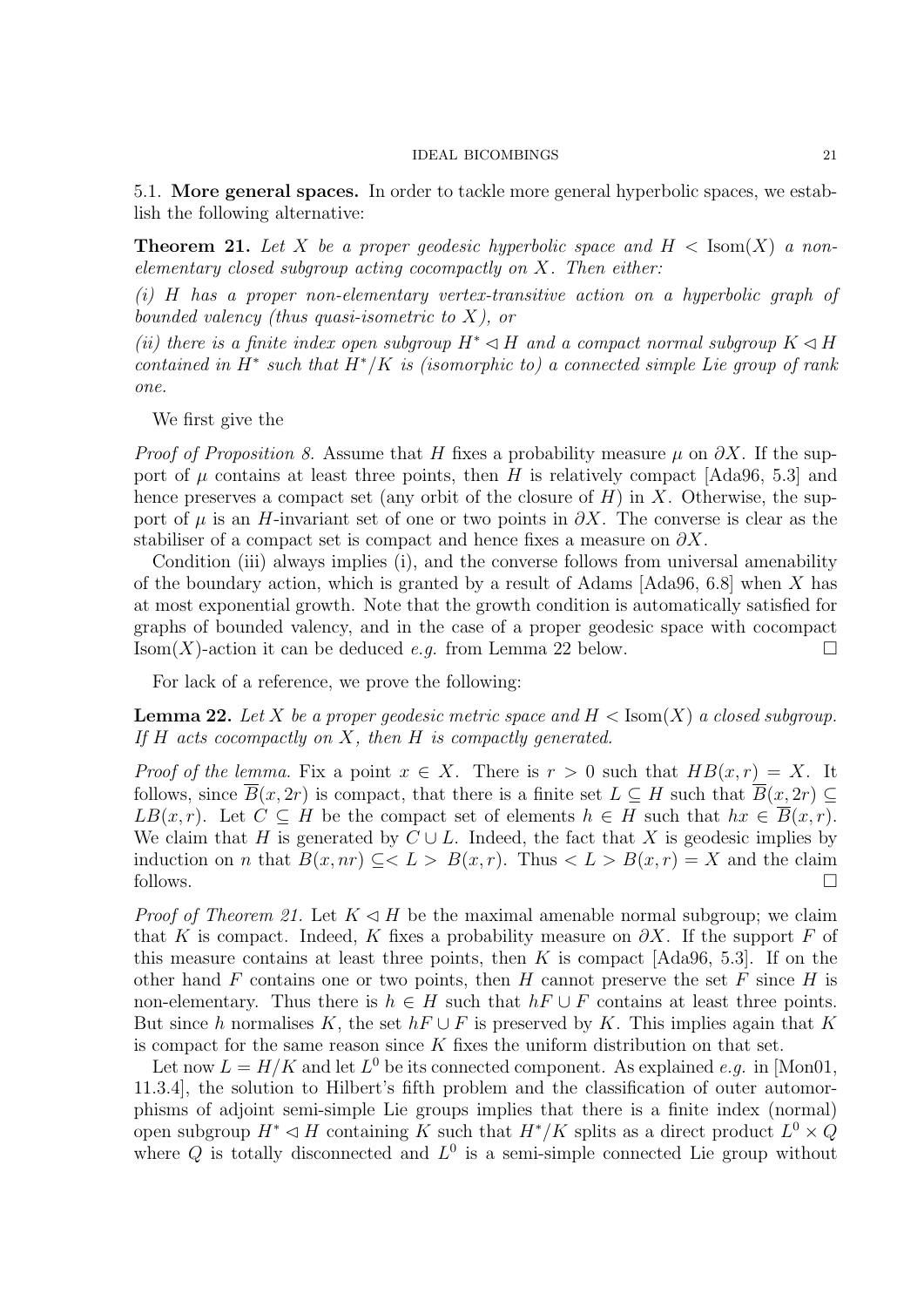compact factors. Assume first that  $L^0$  is non-compact; we claim that Q is trivial and  $L^0$ simple.

Indeed, otherwise  $H^*/K$  would be a direct product of two non-compact groups since  $H^*/K$  has no normal compact subgroups (see [Mon01, 11.3.3]). Let  $H_1, H_2 < H^*$  be the preimages of these two factors. Since  $H_1$  is non-compact, its limit set  $S \subseteq \partial X$  is nonempty. But  $H_2$  acts trivially on S because the  $H_i$  commute up to the compact subgroup K; therefore, S contains only one or two points since otherwise  $H_2$  would be compact. Both  $H_i$  preserve S, so that now  $H^*$  would be elementary; in view of the first caracterisation in Proposition 8, this implies that  $H$  is elementary, a contradiction.

Thus, in the case  $L^0$  non-compact, it remains only to see that  $H^*/K$  has rank one; this is the case because the associated symmetric space is quasi-isometric to X.

The other case is when  $L^0$  is compact, and hence trivial. Thus  $L = H/K$  is totally disconnected; since it is compactly generated by Lemma 22, it admits a locally finite Schreier graph (see e.g. [Mon01, p. 150]). The *H*-action on this graph is proper and vertex-transitive, hence the graph has bounded valency and is quasi-isometric to  $X$ , which implies both hyperbolicity and non-elementarity.

We are going to need the existence of a distance-like function for pairs of pairs of points at infinity. Since the invariant cross-ratio construction (as e.g. in [Pau96]) is not continuous even for hyperbolic groups, we construct a continuous invariant analogue by applying the following lemma to  $C = \partial X$  and  $G < Isom(X)$ :

Lemma 23. Let G be a locally compact group with a continuous action on a compact second countable space C such that the diagonal action on the space of distinct triples of C is proper. Denote by  $D_2$  the space of subsets of cardinality two in C and by D the space of distinct (not necessarily disjoint) pairs  $(a, b) \in D_2 \times D_2$ . Then there is a continuous G-invariant function  $\delta : D \to \mathbf{R}_{+}$  such that  $\delta(a, b) = 0$  if and only if  $a \cap b \neq \emptyset$ .

*Proof.* The space C is metrisable, so let  $\rho$  be a metric inducing the topology. For two disjoint elements  $a = {\alpha_1, \alpha_2}$  and  $b = {\beta_1, \beta_2}$  of  $D_2$ , let

$$
\delta'(a,b) = \left|\ln \frac{\varrho(\alpha_1,\beta_1)\cdot \varrho(\alpha_2,\beta_2)}{\varrho(\alpha_1,\beta_2)\cdot \varrho(\alpha_2,\beta_1)}\right|^{-1}.
$$

This extends to a continuous function  $\delta' : D \to \mathbf{R}_{+}$  such that  $\delta'(a, b) = 0$  if and only if  $a \cap b \neq \emptyset$ ; indeed the definition of  $D_2$  excludes the case where both numerator and denominator are zero. Our assumption implies that  $G$  acts properly on  $D$ . Thus, fixing a left Haar measure on G, there exists a generalized Bruhat function, that is, a continuous function  $h: D \to \mathbf{R}_{+}$  such that (i) for all  $(a, b) \in D$  we have  $\int_{G} h(g^{-1}(a, b)) dg = 1$ and (ii) for every compact subset  $L \subset D$  the intersection of the support of h with the saturation GL is compact (see e.g. [Mon01, 4.5.4]). The function  $\delta : D \to \mathbf{R}_{+}$  defined by

$$
\delta(a, b) = \int_G h(g^{-1}(a, b)) \delta'(g^{-1}(a, b)) \, dg
$$

is G-invariant and continuous (for continuity, see e.g. the proof of [Mon01, 4.5.5]; the integrand vanishes outside a compact set). Moreover,  $\delta(a, b) > 0$  if  $a, b$  are disjoint because of (ii).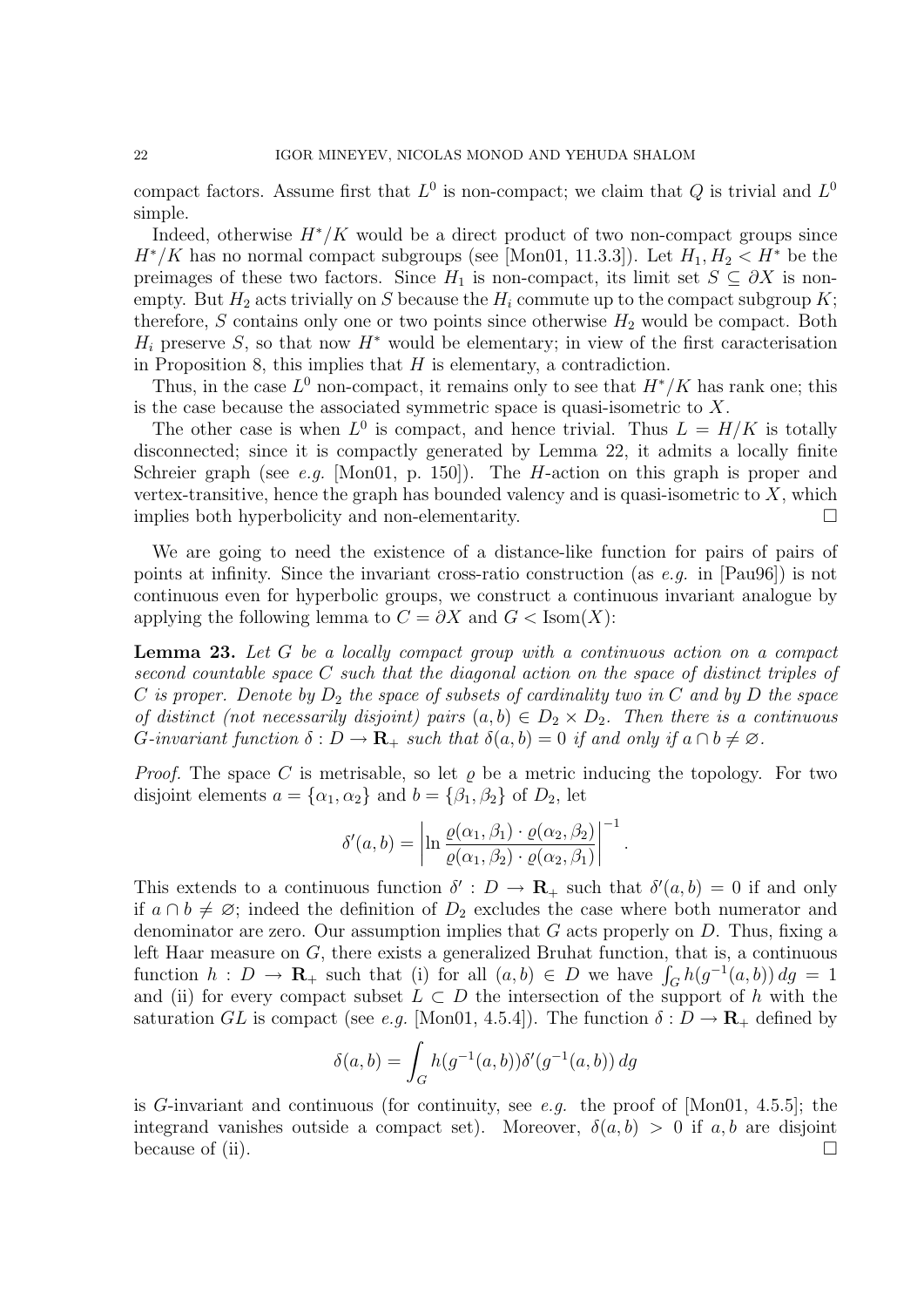5.2. Boundary theory and bounded cohomology. We shall prove the following more general form of Theorem 3. For background on (continuous) bounded cohomology, see [BM02, Mon01].

**Theorem 24.** Let G be a hyperbolic graph of bounded valency and  $H <$  Isom(G) a nonelementary closed subgroup. Then  $H^2_{cb}(H, L^p(H))$  is non-zero for all  $1 \leq p < \infty$ .

Using Theorem 21, we can combine Theorem 24 with [MSa] and deduce:

**Corollary 25.** Let X be a hyperbolic proper geodesic metric space such that  $\text{Isom}(X)$ acts cocompactly. For any non-elementary closed subgroup  $G < Isom(X)$ , the space  $\mathrm{H}^2_{\mathrm{cb}}(G, L^2(G))$  is non-zero.

**Remark 26.** In fact the proof works for coefficients in  $L^p(G)$  for all  $1 < p < \infty$ , but contrary to Theorem 24 the method does not apply to  $p = 1$ .

*Proof of the corollary.* Let  $H = Isom(X)$ . Since H contains the non-elementary subgroup G, it is itself non-elementary and we may apply Theorem 21. In case (i), we are done by Theorem 24 applied to G. In case (ii), there is a finite index subgroup of G with a proper non-elementary action on a rank one symmetric space, a situation covered by [MSa].  $\Box$ 

We need the notion of (double)  $\mathfrak{X}^{\text{sep}}$ -ergodicity introduced by Burger-Monod in [BM02]. Recall that if H is any locally compact  $\sigma$ -compact group acting on a measure space  $(B, \nu)$ by measurable transformations leaving  $\nu$  quasi-invariant, then B is called  $\mathfrak{X}^{\text{sep}}$ -ergodic if for every separable coefficient H-module F, any measurable H-equivariant function  $f : B \to$  $F$  is essentially constant. (Here, a coefficient module is the contragredient of a continuous isometric representation on a separable Banach space.) Further, B is said doubly  $\mathfrak{X}^{\text{sep}}$ . ergodic if the diagonal action on  $B \times B$  is  $\mathfrak{X}^{\text{sep}}$ -ergodic. It is proved in [BM02, Mon01] that if A is compactly generated then a certain Poisson boundary is a doubly ergodic H-space. This has been generalized by Kaimanovich [Kai] to the  $\sigma$ -compact case. On the other hand, Poisson boundaries are amenable in the sense of Zimmer, see [Zim78]. (For comments about amenable spaces for possibly not second countable groups, see [Mon01, 5.3]; as to measurability issues, all our H-actions considered here factor through a second countable quotient.) Using the cohomological characterization of amenability established in  $[BM02, Mon01]$ , it follows that if B is a Poisson boundary as above, then for any separable coefficient  $H$ -module  $F$  there is a canonical isometric isomorphism

(25) 
$$
\mathrm{H}_{\mathrm{cb}}^2(H,F) \cong Z L_{\mathrm{alt}}^{\infty}(B^3,F)^H,
$$

where the right hand side denotes the space of equivariant essentially bounded measurable alternating cocycles; see [BM02, Mon01].

**Proposition 27.** Let X be a proper hyperbolic geodesic metric space and H a locally compact  $\sigma$ -compact group with a continuous non-elementary action on X. Let B be a doubly ergodic amenable  $H$ -space. Then (after possibly discarding a null-set in  $B$ ) there is a Borel H-equivariant map  $f : B \to \partial X$ .

*Proof.* An examination of the proof given in [MSa] for the CAT( $-1$ ) case (in the more general cocycle setting) shows that the only two ingredients about  $\partial X$  that are really needed are (i) the existence of a function  $\delta$  as in Lemma 23 (for  $C = \partial X$  and G the closure in  $\text{Isom}(X)$  of the image of H), and (ii) the fact [Ada96, 5.3] that  $\text{Isom}(X)$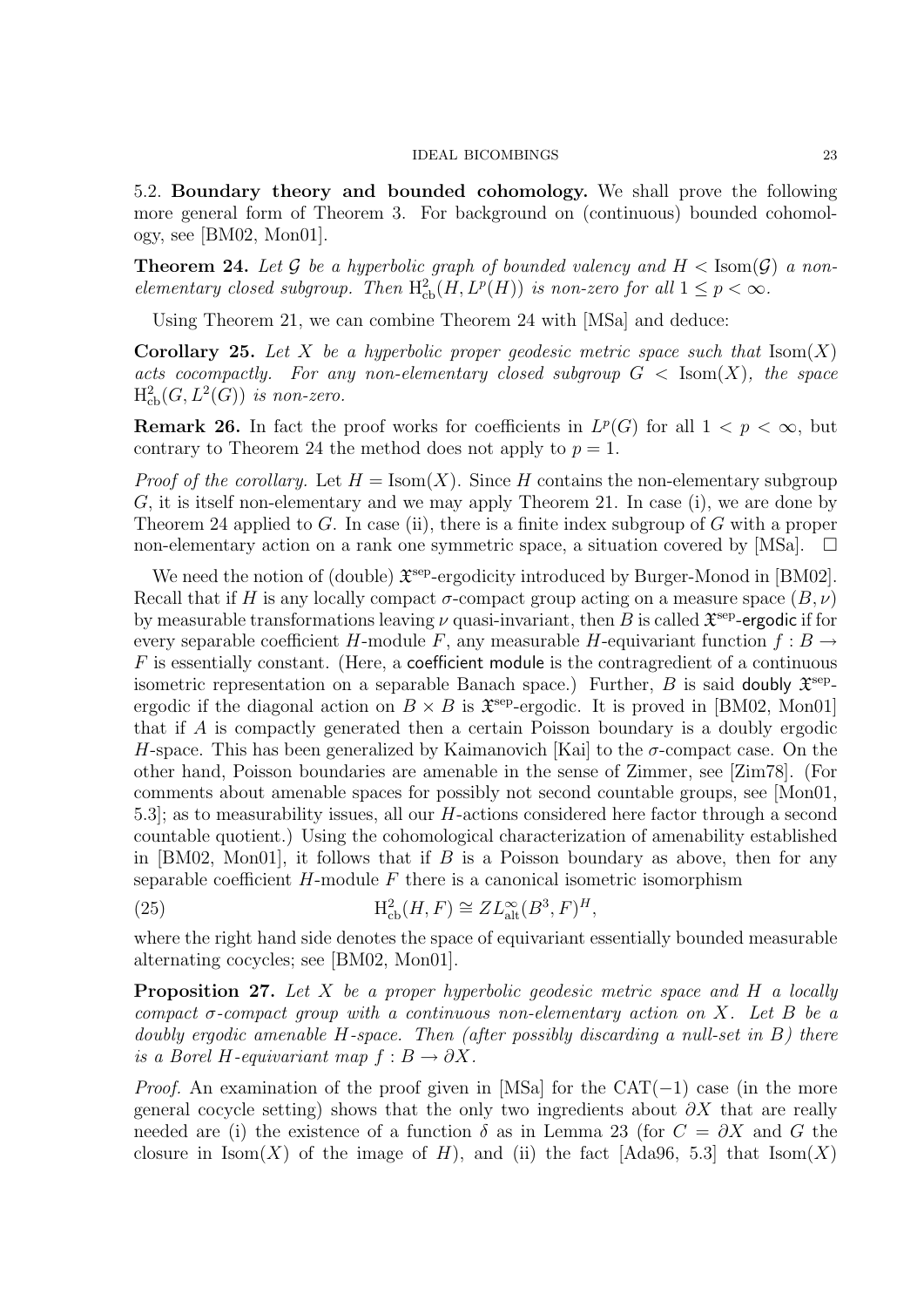acts properly on the space of probabilities on  $\partial X$  whose support contains at least three points.

End of the proof of Theorem 24. Let  $(B, \nu)$  be a doubly  $\mathfrak{X}^{\text{sep}}$ -ergodic amenable H-space and  $f: B \to \partial X$  as in Proposition 27. Let now  $F = \ell^1(E \times E)$  and  $\omega: (\partial \mathcal{G})^3 \to F$  be as in Theorem 18; consider the resulting map  $f^*\omega : B^3 \to F$ . We observe that F is a separable coefficient module. The support of  $f_*\nu$  is an H-invariant set in  $\partial \mathcal{G}$ , so that it contains at least three points since  $H$  is non-elementary. The Theorem of Fubini-Lebesgue implies that  $\partial^3 \mathcal{G}$  is not  $(f_* \nu)^3$ -null, hence  $f^* \omega$  defines a non-zero element in the right hand side of (25) because  $\omega$  is nowhere vanishing on  $\partial^3 \mathcal{G}$ . We claim that  $H^2_{cb}(H,\ell^1(E))$  is also non-vanishing. Indeed this follows readily from (25) because  $\ell^1(E \times E)$  is isomorphic (as coefficient module) to the completed sum of copies of  $\ell^1(E)$ . Similarily, if  $K < H$  is the stabiliser of a given edge in E, the space  $H^2_{\text{cb}}(H,\ell^1(H/K))$  is non-zero. Using [Mon01, 11.4.1 and the fact that  $\ell^p(H/K)$  is dual even for  $p = 1$  since K is open, this implies

(26) 
$$
H_{cb}^{2}(H,\ell^{p}(H/K)) \neq 0 \quad \forall 1 \leq p < \infty.
$$

(This is false for  $p = \infty$ , and indeed [Mon01, 11.4.1] does not apply by lack of separability.) Since K is compact, the submodule  $\ell^p(H/K)$  is equivariantly complemented in  $L^p(H)$ . Now the conclusion follows from [Mon01, 8.2.9].  $\Box$ 

Observe that the properties of the map of Proposition 27 are the only point of the whole proof where we use non-elementarity. If on the other hand  $H$  is elementary, then it is amenable by Proposition 8 and thus  $H^2_{\text{cb}}(H, \ell^p(E))$  vanishes altogether since  $\ell^p(E)$  is a dual module (compare e.g. [Joh72, 2.5]).

End of the proof of Theorem 3. The situation of Theorem 3 corresponds to a homomorphism  $\pi : \Gamma \to \text{Isom}(\mathcal{G})$  with  $\Gamma_0 := \pi(\Gamma)$  a discrete non-elementary subgroup. Thus Theorem 24 implies that  $H_b^2(\Gamma_0, \ell^p(\Gamma_0))$  is non-zero. The conclusion follows because the kernel of  $\pi$  is finite.

*Proof of Corollary 4.* Keep the notation of Corollary 4 and let  $H = \text{Isom}(X)$ ; we may apply Theorem 21 since H contains a non-elementary subgroup, namely the image of  $\Gamma$ . In case (i), we are done by Theorem 3. In case (ii), there is a finite index subgroup of  $\Gamma$ with a proper non-elementary action on a rank one symmetric space. Then the results of [MSa] imply that  $\Gamma$  is in  $\mathcal{C}_{\text{rec}}$ .

Remark 28. We mentioned in the introduction that there are uncountably many nonisomorphic subgroups of hyperbolic groups. Here is the sketch of the argument given to us by I. Kapovich and P. Schupp; we thank them for communicating it. Let  $A = \bigoplus_{p} \mathbf{Z}/p$  be the sum of all cyclic groups of prime order. Since A is countable and recursively presented, it can be embedded in a finitely presented group Q by a result of Higman's [Hig61]. The construction of Rips in [Rip82] can be modified so as to give a hyperbolic group Γ with a homomorphism  $\pi$  onto Q such that the kernel K of  $\pi$  is perfect.

A <sup>i</sup> /Q Γ ✄ K <sup>π</sup> oo

Now observe that for any subgroup  $B \leq A$  the subgroup  $\Gamma_B = \pi^{-1}(i(B))$  of  $\Gamma$  has Abelianisation isomorphic to  $B$  since  $K$  is perfect. Since there is a continuum of nonisomorphic  $B < A$  (by taking sums restricted to any set of primes), the conclusion follows.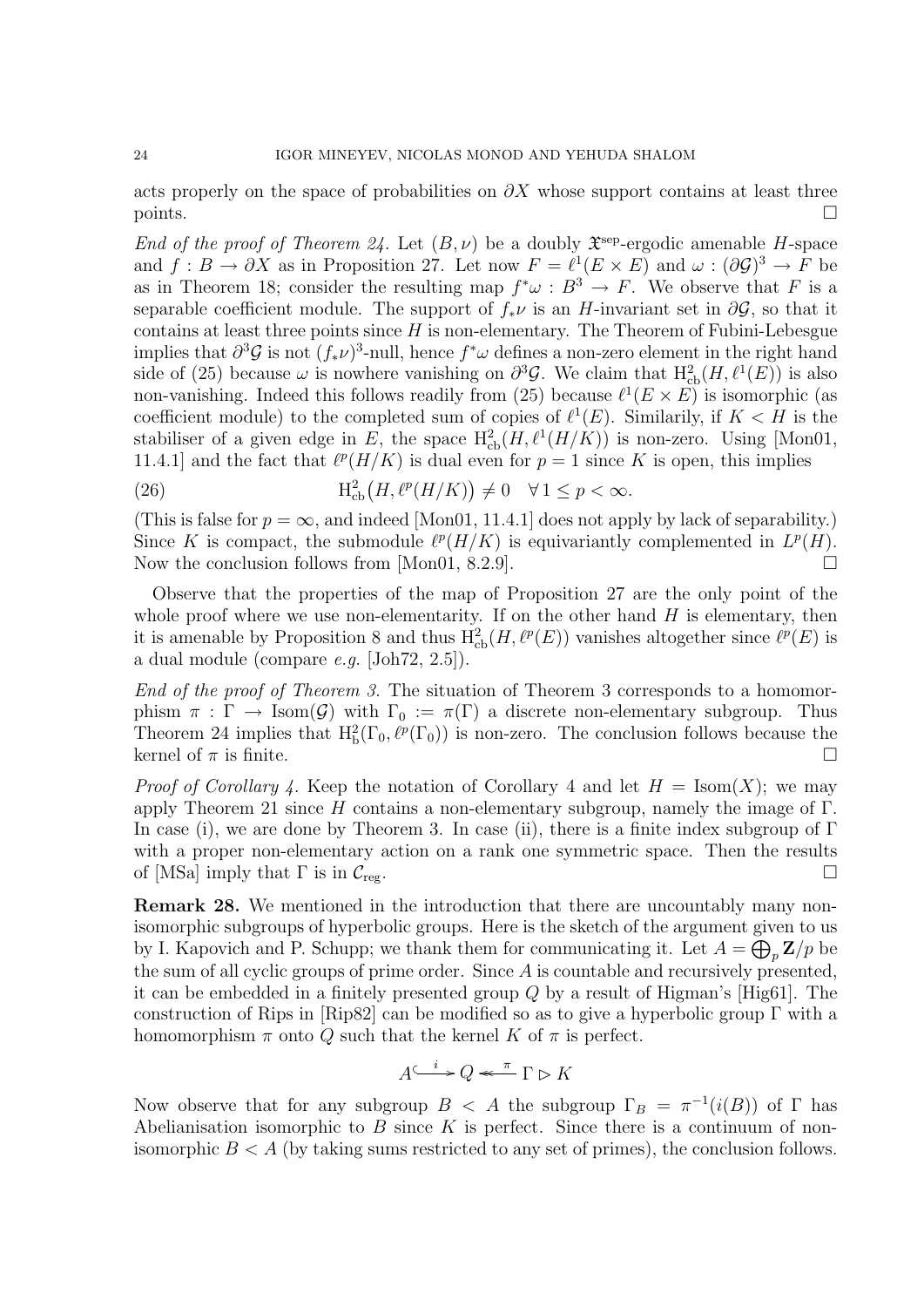Proof of Theorem 7. Keep the notation of Theorem 7 and suppose H non-amenable, so that it is non-elementary (see the Proof of Proposition 8 above). Assume first that we are in case (i) with  $X = \mathcal{G} = (\mathcal{G}^{(0)}, E)$ . Arguing as in the proof of Theorem 24 but with a doubly  $\mathfrak{X}^{\text{sep}}$ -ergodic amenable  $\Lambda$ -space (and  $\Lambda$  replacing H), we deduce that  $\mathrm{H}^2_{\mathrm{b}}(\Lambda,\ell^2(E))$ is non-zero, and thus  $H_b^2(\Lambda, L^2(H))$  does not vanish either. In case (ii), Theorem 21 allows us to apply results from [MSa] and deduce again that  $H_b^2(\Lambda, L^2(H))$  is non-zero. Now the superrigidity formula for bounded cohomology of irreducible lattices (Theorem 16 in [BM02]) implies that there is a non-zero  $\Lambda$ -invariant subspace of  $L^2(H)$  on which the  $\Lambda$ representation extends to a continuous G-representation that factors through  $G \to G_i$  for some i. (In order to relax the compact generation assumption in [BM02] to  $\sigma$ -compactness, apply [Kai].) Using the arguments of the proof of Theorem 0.3 in [Sha00], one deduces that there is a compact normal subgroup  $K \triangleleft H$  such that the homomorphism  $\Gamma \to H/K$ extends to a continuous homorphism  $G \to H/K$  factoring through  $G_i$ . . The contract of  $\Box$ 

## **REFERENCES**

- [Ada94] Scot Adams, *Indecomposability of equivalence relations generated by word hyperbolic groups*, Topology 33 (1994), no. 4, 785–798.
- [Ada95] Scot Adams, Some new rigidity results for stable orbit equivalence, Ergodic Theory Dyn. Syst. 15 (1995), no. 2, 209–219.
- [Ada96] Scot Adams, Reduction of cocycles with hyperbolic targets, Ergodic Theory Dyn. Syst. 16 (1996), no. 6, 1111–1145.
- [BF02] Mladen Bestvina and Koji Fujiwara, Bounded cohomology of subgroups of mapping class groups, Geom. Topol. 6 (2002), 69–89 (electronic).
- [BM02] Marc Burger and Nicolas Monod, Continuous bounded cohomology and applications to rigidity theory (with an appendix by M. Burger and A. Iozzi), Geom. Funct. Anal.  $12$  (2002), no. 2, 219–280.
- [Bou71] Nicolas Bourbaki, Éléments de mathématique. Topologie générale. Chapitres 1 à 4, Hermann, Paris, 1971.
- [Cha94] Christophe Champetier, Petite simplification dans les groupes hyperboliques, Ann. Fac. Sci. Toulouse Math. (6) 3 (1994), no. 2, 161–221.
- [Day62] Mahlon M. Day, Normed linear spaces, Academic Press Inc., Publishers, New York, 1962.
- [EF97] Alex Eskin and Benson Farb, Quasi-flats and rigidity in higher rank symmetric spaces, J. Amer. Math. Soc. **10** (1997), no. 3, 653–692.
- [EF98] Alex Eskin and Benson Farb, *Quasi-flats in*  $H^2 \times H^2$ , Lie groups and ergodic theory (Mumbai, 1996) (Bombay), Tata Inst. Fund. Res., Bombay, 1998, pp. 75–103.
- [FLM01] Benson Farb, Alexander Lubotzky, and Yair N. Minsky, Rank-1 phenomena for mapping class groups, Duke Math. J. 106 (2001), no. 3, 581–597.
- [Fuj98] Koji Fujiwara, The second bounded cohomology of a group acting on a Gromov-hyperbolic space, Proc. London Math. Soc. (3) 76 (1998), no. 1, 70–94.
- [Gab02] Damien Gaboriau, *Invariants l<sup>2</sup> de relations d'équivalence et de groupes*, Publ. Math. Inst. Hautes Etudes Sci. (2002), no. 95, 93–150. ´
- [GdlH90] Étienne Ghys and Pierre de la Harpe (eds.), Sur les groupes hyperboliques d'après Mikhael Gromov, Birkhäuser Verlag, Basel, 1990, Papers from the Swiss Seminar on Hyperbolic Groups held in Bern, 1988.
- [Gro87] Mikhaïl Gromov, *Hyperbolic groups*, Essays in group theory (New York), Math. Sci. Res. Inst. Publ., vol. 8, Springer, New York, 1987, pp. 75–263.
- [Gro93] Mikhaïl Gromov, Asymptotic invariants of infinite groups, Geometric group theory, Vol. 2 (Sussex, 1991) (Cambridge), Cambridge Univ. Press, Cambridge, 1993, pp. 1–295.
- [Hig61] Graham Higman, Subgroups of finitely presented groups, Proc. Roy. Soc. Ser. A 262 (1961), 455–475.